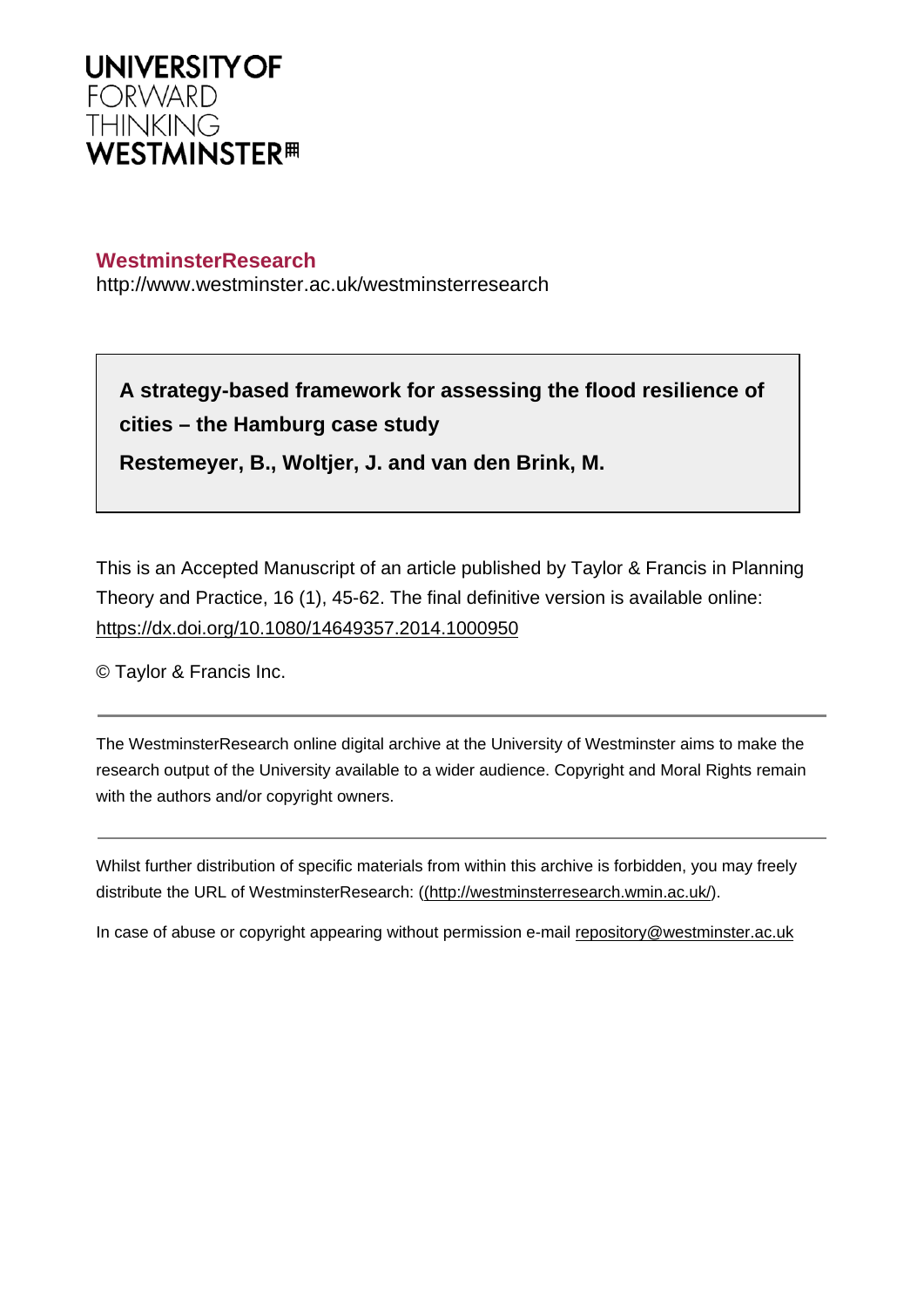Britta Restemeyer, Johan Woltjer, Margo van den Brink (2015) A strategy-based framework for assessing the flood resilience of cities; Planning Theory and Practice, 16(1), pp. 45-62.

# **A strategy-based framework for assessing the flood resilience of cities – a Hamburg case study**

#### **Britta Restemeyer, Johan Woltjer, Margo van den Brink**

Department of Spatial Planning and Environment

University of Groningen,

*b.restemeyer@rug.nl*

#### Abstract

Climate change and continuous urbanization contribute to an increased urban vulnerability towards flooding. Only relying on traditional flood control measures is recognized as inadequate, since the damage can be catastrophic if flood controls fail. The idea of a flood resilient city – one which can withstand or adapt to a flood event without being harmed in its functionality – seems promising. But what does resilience actually mean when it is applied to urban environments exposed to flood risk, and how can resilience be achieved? This paper presents a heuristic framework for assessing the flood resilience of cities, for scientists and policy-makers alike. It enriches the current literature on flood resilience by clarifying the meaning of its three key characteristics – robustness, adaptability and transformability – and identifying important components to implement resilience strategies. The resilience discussion moves a step forward: from predominantly defining resilience to generating insight into 'doing' resilience in practice. The framework is illustrated with two case studies from Hamburg, showing that resilience, and particularly the underlying notions of adaptability and transformability, require first and foremost further capacity-building among public as well as private stakeholders. The case studies suggest that flood resilience is currently not enough motivation to move from traditional to more resilient flood protection schemes in practice; it rather needs to be integrated into a bigger urban agenda.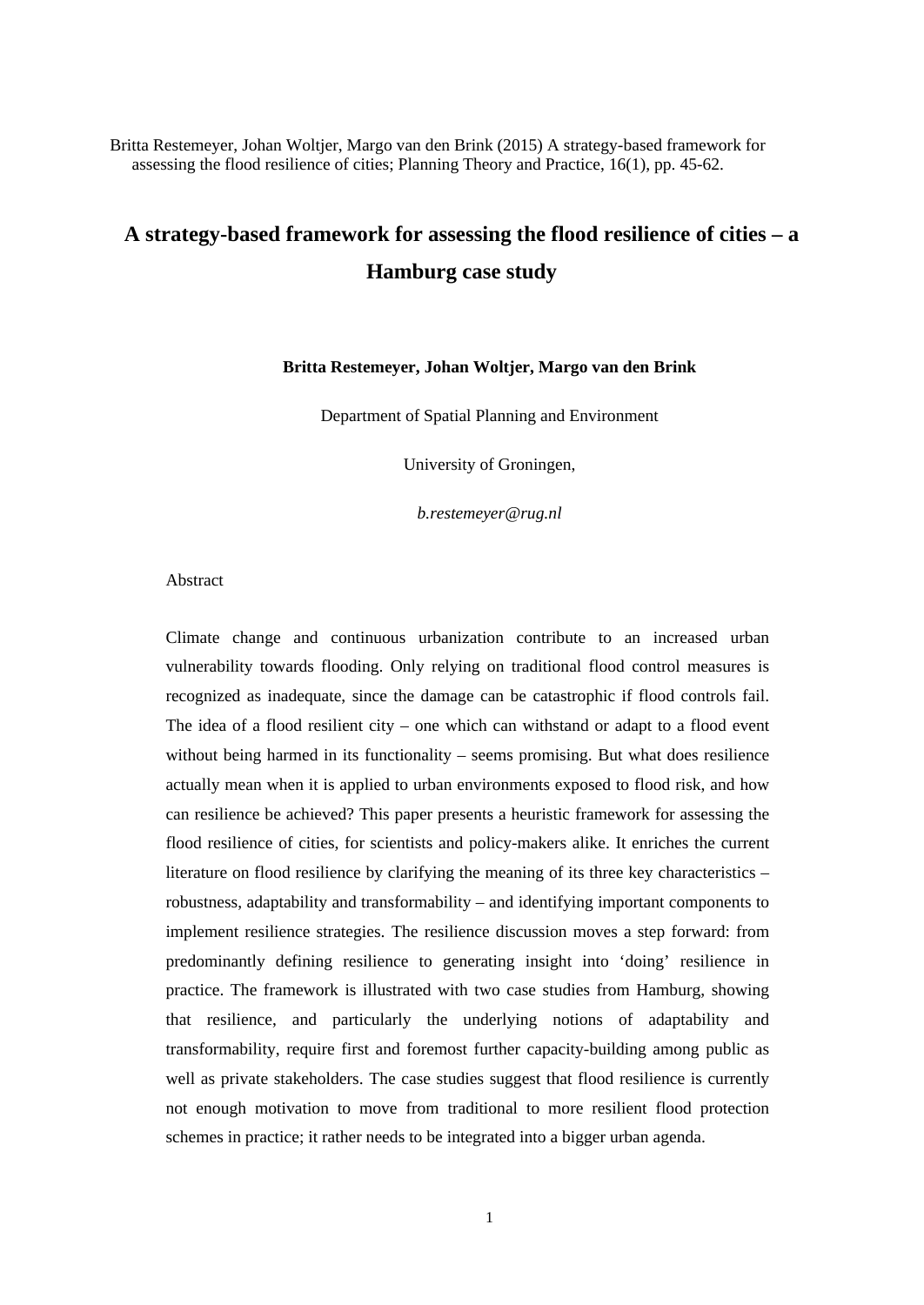**Keywords**: Resilient cities; flood risk management; urban planning; resilience strategies

# **1. INTRODUCTION**

Globally, the number of damaging flood events has increased throughout the last century (White, 2010). The results of climate change such as rising sea levels, prolonged periods of precipitation and more intense rainfall will likely add to future flood risk. Cities accommodating a multitude of people, businesses and ecosystems – are particularly at risk. Continuous urban growth and a lack of conscientious planning increases urban susceptibility towards flooding (Zevenbergen, Veerbeek, Gersonius, & Van Herk, 2008).

There is a general consensus that using only traditional flood control measures is an inadequate response to dealing with growing risks (Hooijer, Klijn, Pedroli, & Van Os, 2004; Vis et al., 2003). As a result, more holistic kinds of risk management approaches are being introduced, focusing on the consequences of flood hazard. These newer approaches also include a shift from purely sectoral to integrated thinking, or, in other words, from pure water management to a more encompassing approach of integrating urban planning as a means to keep vulnerable land uses out of flood-prone areas (Godschalk, 2003; Woltjer & Al, 2007).

In this context, the concept of resilience is considered a promising framework to include risk and uncertainty within planning (Davoudi, 2012; Scott, 2013; White, 2010). While resilience once had a clear physical meaning ("resistance of a material to shocks"), today the concept is multi-interpretable and refers to an interdisciplinary field of research. It has been applied to ecology (Holling, 1973, 1996) as well as to the social sciences. Central to both applications is the idea that ecosystems or groups can withstand or adapt to stress without being harmed in their functionality. Translating this idea to cities and flooding resilience necessitates consideration of the following: that a city takes necessary precautions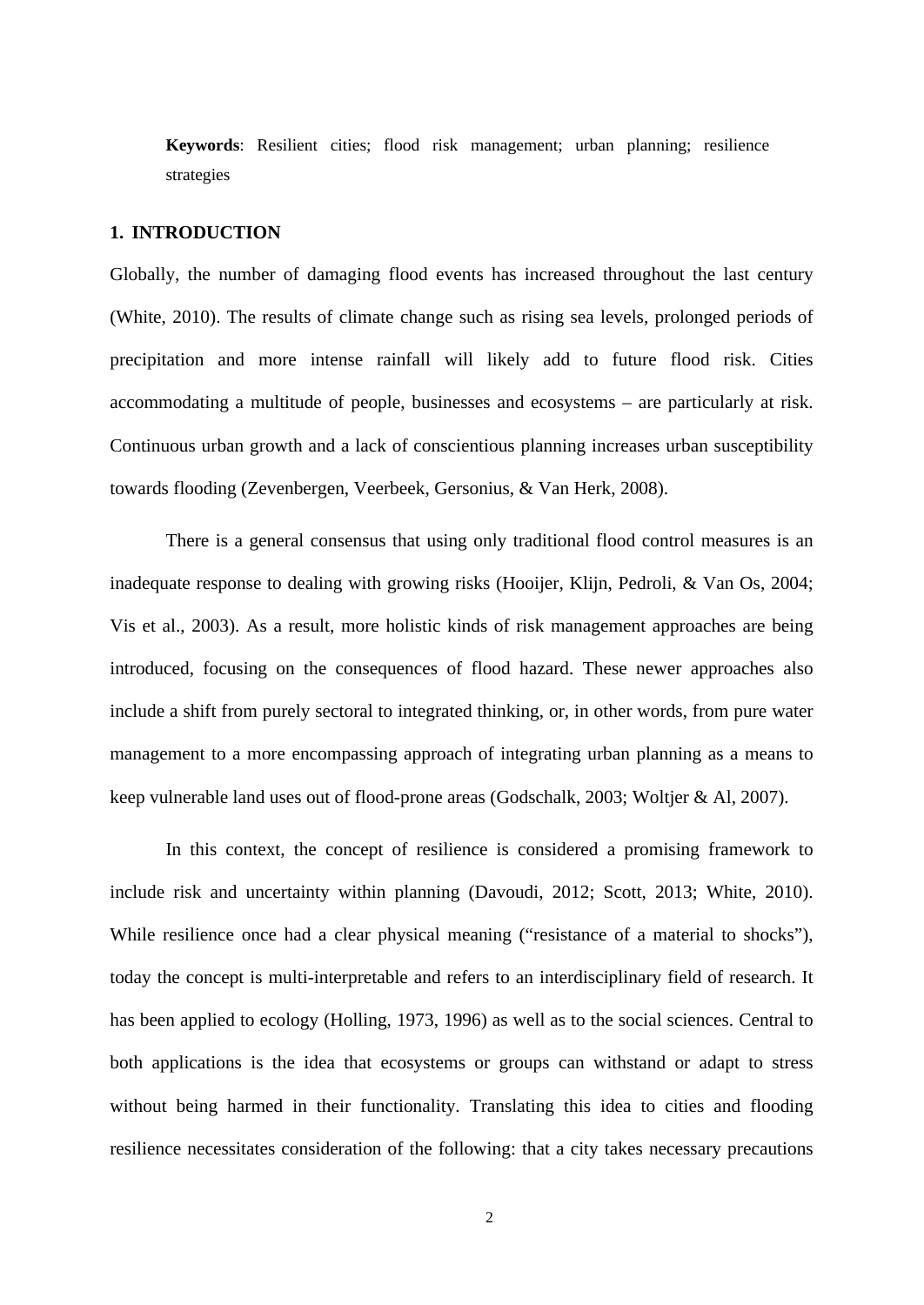to prevent flooding, but also adapts land-use to suffer less in case of a flood disaster. Addressing the required shift in flood risk management, resilience can thus be considered a promising approach to deal with the unpredictability of climate change and future flood risk in cities. However, due to the ambiguity of the concept 'resilience', research has largely focused on exploring the meaning of the concept, a few recent examples include: 'Resilience and regions: building understanding of the metaphor' (Pendall, Foster, & Cowell, 2009), 'Resilience: a bridging concept or a dead end?' (Davoudi, 2012), and 'Resilience and disaster risk reduction: an etymological journey' (Alexander, 2013). By focusing on strategies, we aim to move the 'resilience discussion' a step forward: from 'defining' resilience to 'doing' resilience – from concept to action.

The central aim of this paper is to convert the concept of resilience into an operational framework that can be used by both, scientists as well as policy and decision-makers, to evaluate the flood resilience of cities. For this purpose, we first discuss the main implications of a resilience approach within the context of cities and flooding, conceptualising resilience as robustness, adaptability and transformability (Galderisi, Ferrara, Ceudech, 2010; Davoudi, 2012; Scott, 2013). Subsequently, we develop and present a strategy-based framework for assessing the resilience of cities endangered by flood risk. Following Hutter (2006), we define strategy as a multidimensional phenomenon composed of content, process and context parameters and develop resilience indicators for each dimension. Next, with the help of this strategy-based framework, we assess flood resilience patterns for the city of Hamburg in the north of Germany. Hamburg is a typical European delta city dominated by a traditional flood control approach and now shifting towards a more risk-based approach. We focus in particular on two specific urban development schemes: "Leap across the river Elbe" and "HafenCity". While the first scheme predominately features a traditional flood-control approach, the latter displays many more resilience-oriented characteristics. We conclude with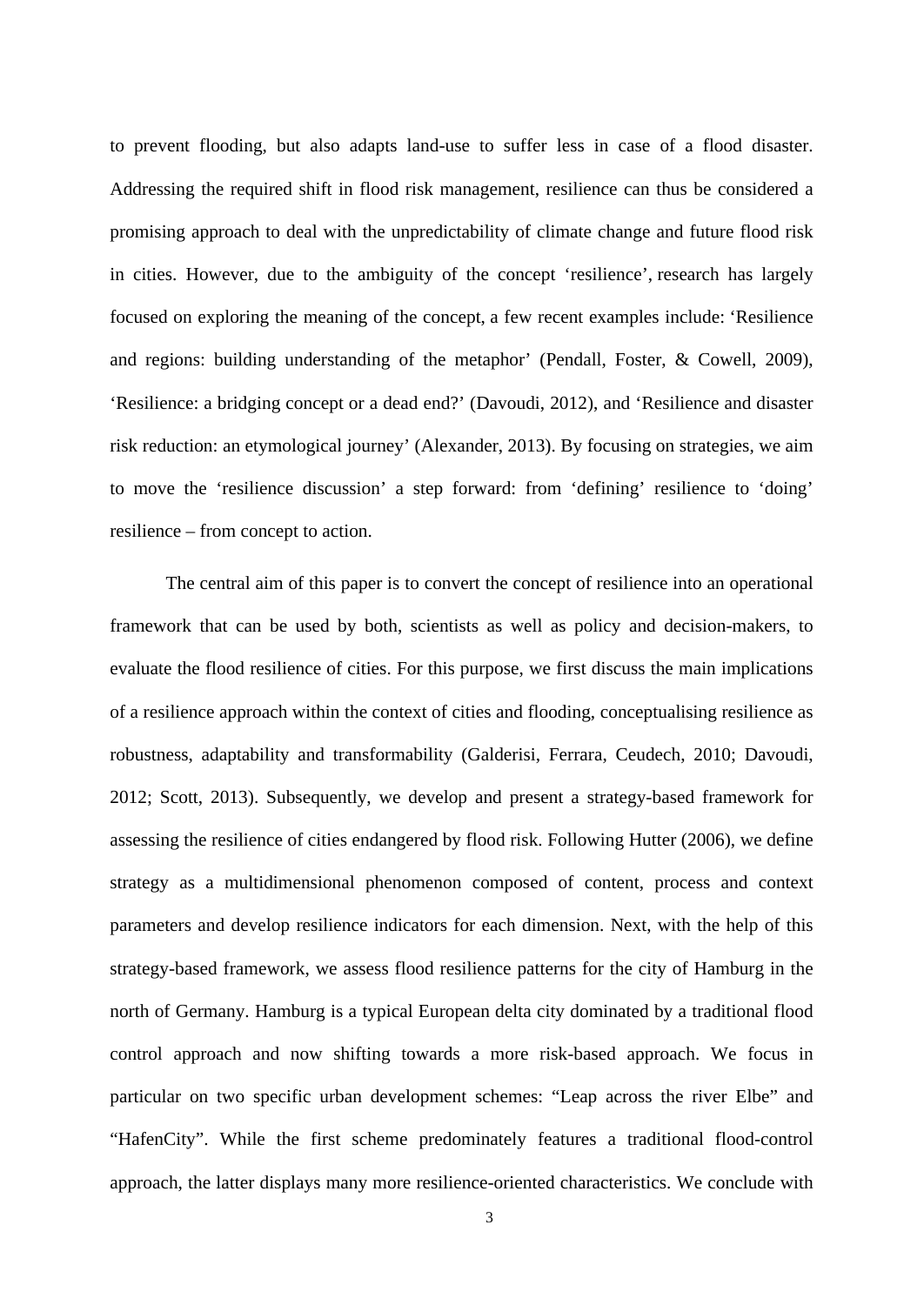reflections on the framework used, and we suggest a series of lessons from the case necessary to implementing a resilience strategy.

#### **2. A MORE HOLISTIC PERSPECTIVE ON FLOOD RESILIENCE STRATEGIES**

#### *Resistance vs. resilience strategies – a simplified dichotomy?*

Flood risk management literature commonly differentiates between resistance and resilience strategies (de Bruijn, 2005; Douven et al., 2012; Hooijer et al., 2004; Vis et al., 2003). The goal of a resistance strategy is to reduce the probability of a flood hazard whereas resilience aims at minimising the consequences of flooding. Hence, a resistance strategy is about keeping water away from land, e.g. by building embankments and raising them continuously. Conversely, a resilience approach takes the possibility of flooding into account. Therefore, land-use is adapted in order to minimize the damage potential, for example by elevating housing structures. Resilience strategies "rely on risk management instead of on hazard control" (Vis et al., 2003, p. 33).

Though this dichotomy appeals through its simplicity, it contradicts the original understanding of resilience. Other scholars from the resilience field (Holling, 1973; Godschalk, 2003; Davoudi, 2012) suggest that resistance and resilience are not clear opposites. Indeed, one attribute of resilience is "persistence" (Holling, 1973), "the power to resist attack or other outside force" (Godschalk, 2003, p. 139), and "robustness" (Davoudi, 2012). Being synonyms of resistance, these terms indicate that resistance can be seen as one important aspect of resilience.

## *Resilience as robustness, adaptability and transformability*

Nonetheless, in order to be flood resilient, a city needs more than robustness. Various authors suggest that two other important attributes of resilience are 'adaptability' and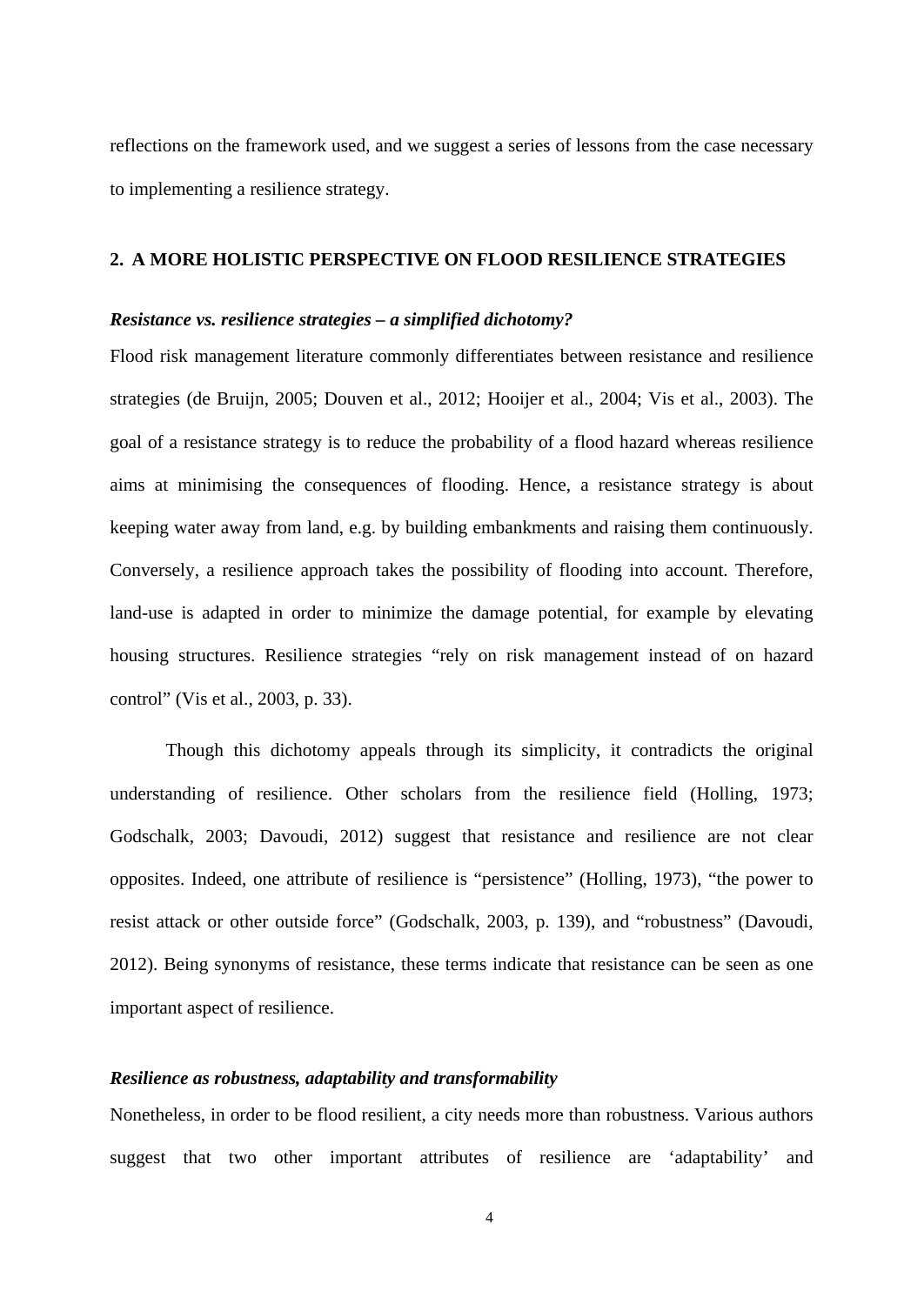'transformability' (Davoudi, 2012; Folke et al., 2010; Galderisi, Ferrara, & Ceudech, 2010; Scott, 2013). While adaptability is about making adjustments within the system to make it less vulnerable, transformability is about a transition to a new system "when ecological, economic, or social structures make the existing system untenable" (Walker, Holling, Carpenter, & Kinzig, 2004). Applied to cities threatened by flooding, these three terms can be interpreted as follows.

*Robustness* means that a city has to be strong to withstand a flood event, for example by building and maintaining dikes, sluices and storm surge barriers. However, recent flood events in England, Germany and elsewhere have shown that only being strong is not enough. There will always be flood events that overtop the first line of protection. Therefore, adaptability is crucial. *Adaptability* implies that the hinterland is adjusted to flooding so that a flood event may come without leaving substantial damage. For this purpose, an adjustment of the physical environment as well as the social sphere is required. Preparing the physical environment may include elevating houses with poles or defending the hinterland in such a way that areas with vital infrastructure have less chance of being flooded. Allowing controlled flooding, however, also adds a social dimension to flood risk management: people within the city have to know what to do to save their lives as well as their belongings. Changing the physical environment postulates a change in people's mind-sets. Flood risk management becomes a societal task that asks for cross-disciplinary collaborations (water management, spatial planning and disaster management) as well as the willingness of citizens to actively participate in flood risk management. If collaboration and participation are achieved, we can speak of a transformation. At the moment, *transformability* can hence be interpreted as the capacity of a city to make the often demanded shift from "fighting the water" to "living with the water". This can also be described as a "predict-and-control" to an "integrated-adaptive" regime (Pahl-Wostl, 2006), triggered by climate change as well as recent flood disasters such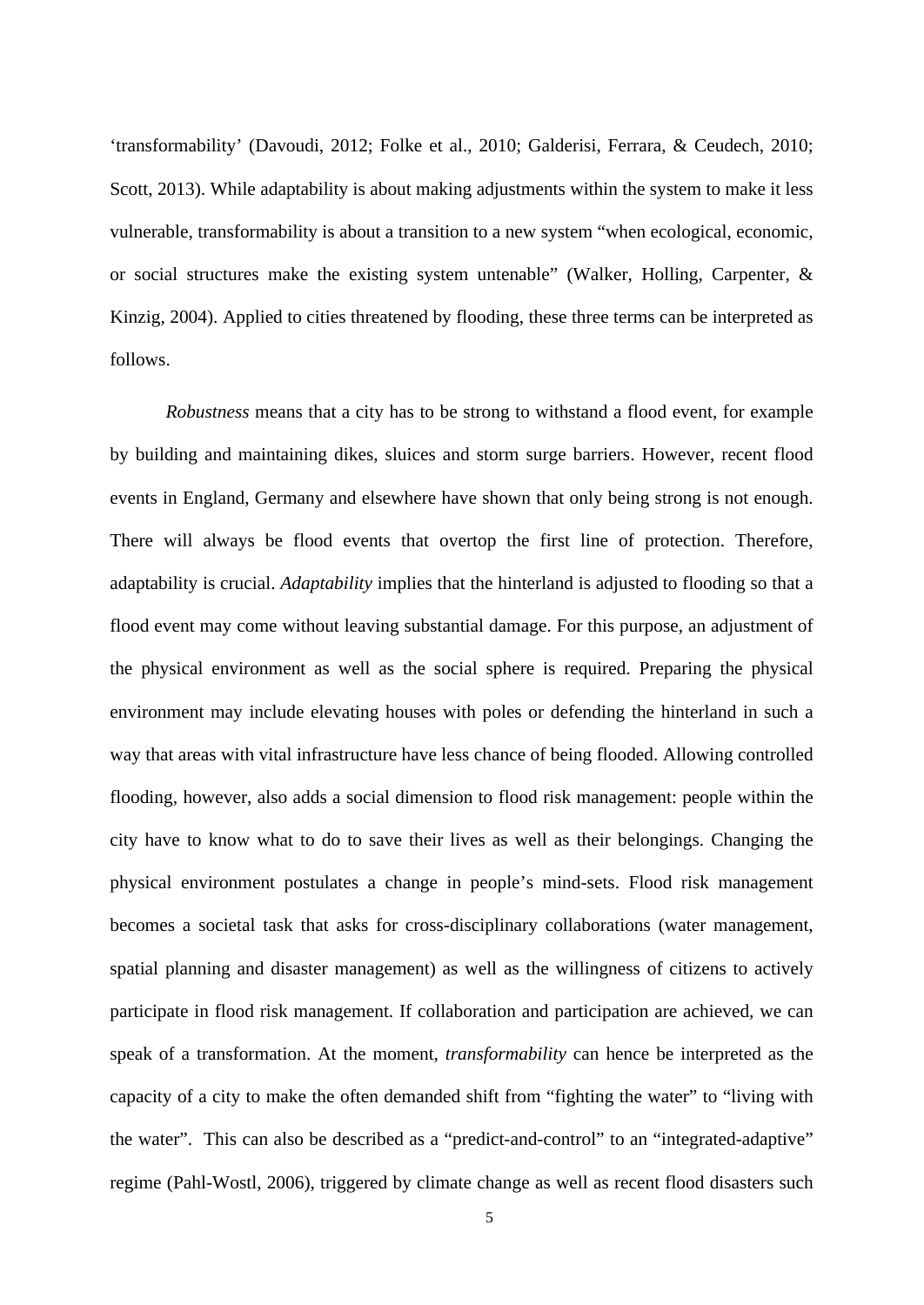as Hurricane Katrina in New Orleans in 2005. However, the future will doubtless bring new insights that will make another transformation necessary. Transformability hence implies a capacity to change based on new insights, searching for the most appropriate way to deal with flood risk.

#### *Implications of a resilience approach for strategy-making*

Acknowledging robustness, adaptability and transformability as prerequisites of a flood resilient city has various implications for making better strategies. First, acknowledging that a resilient city also needs a certain robustness implies that measures attributed to a resistance strategy (technical measures such as dikes, dams, and sluices) may also make a city more resilient because they help a city to withstand a flood event. Thus, technical measures may or must be an inherent part of a resilience strategy. Second, as described above, a resilience approach implies a broadening of responsibilities among public as well as private stakeholders. Third, transformability particularly asks for a different understanding of responsibilities and also requires the capacity for knowledge, creativity and envisioning in order to create innovative solutions, while power, resources and public support are required for actual implementation.

Establishing flood resilient cities hence becomes a highly complex and challenging task. It needs more than a list of possible measures – it also requires framing mind-sets to make different disciplines collaborate, and citizens to recognize their role in flood risk management. Consequently, a broad view on strategy-making is needed. It would be a view beyond identifying potential measures alone. It acknowledges that building resilience is a long-term process depending on contextual factors. Such a broader perspective on strategymaking has been suggested by Hutter (2006), who pointed out that a strategy is a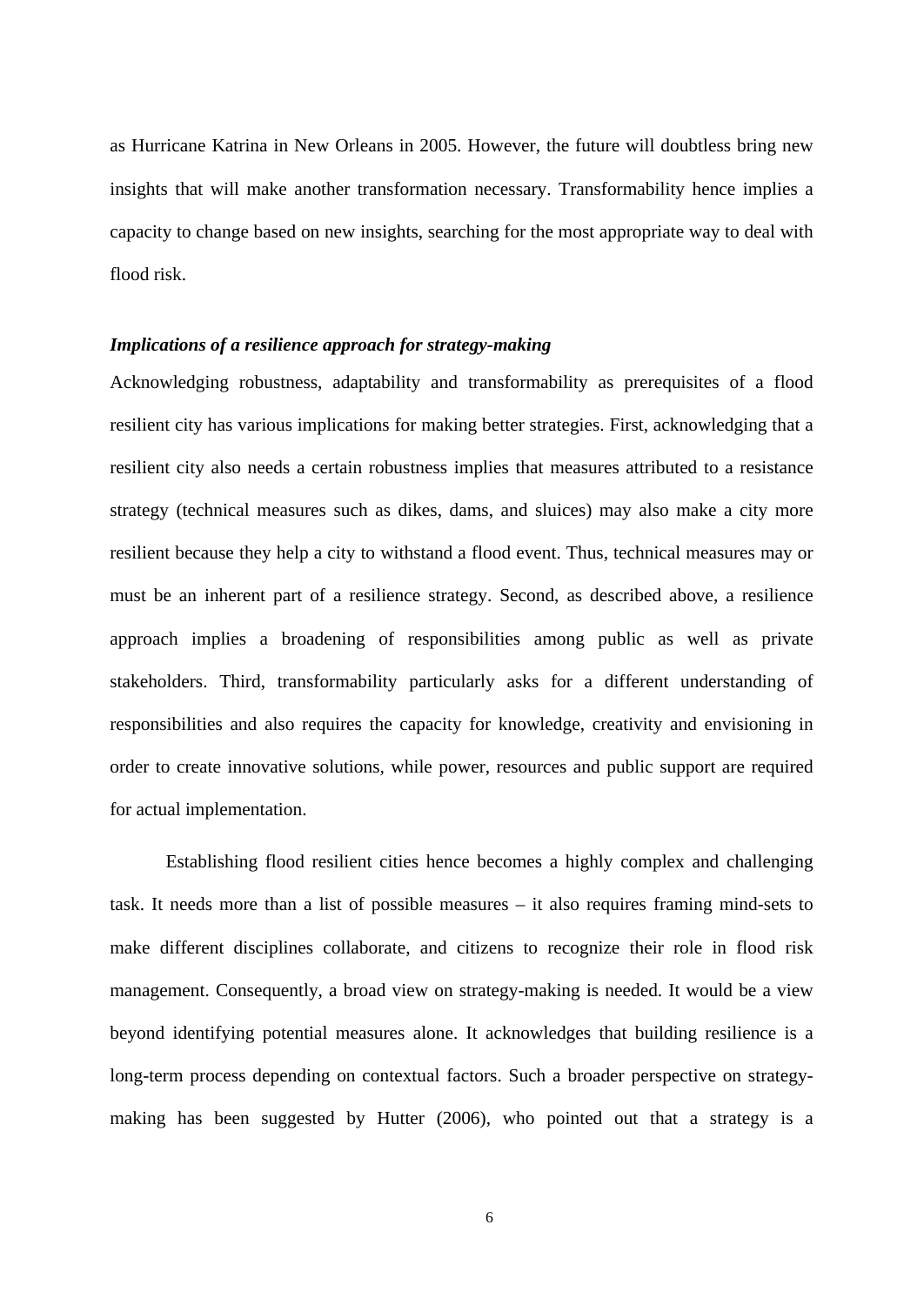multidimensional phenomenon composed of content (what to do), process (how to do it) and context parameters (adjusted to internal and external conditions).

# **3. A STRATEGY-BASED FRAMEWORK FOR ASSESSING THE FLOOD RESILIENCE OF CITIES**

The goal of this paper is to improve our understanding of flood resilience for two purposes. First, for the ability to evaluate the flood resilience of cities, and second for the recognition of potential strategies to build flood resilience. We therefore take the concepts of 'resilience' and 'strategy' as starting points to develop an operational framework for assessing urban flood resilience.

Based on the practical implications of resilience developed in section 2, we conceptualise the three dimensions of strategy specifically for flood resilience. Accordingly, in the content dimension, we focus on measures and policy instruments applied to reduce flood risk. In the context dimension, we look at key strategic issues as external conditions on the one hand, to identify motives for the strategy chosen. On the other hand, we analyse the institutional structure and legislation as internal conditions, to see how responsibilities between public and private stakeholders are divided and shared from a legal and organizational point of view. The process dimension incorporates the idea of building human capacities among public as well as private stakeholders. By interpreting current literature about flood risk management, resilience, adaptive governance and capacity-building (see references in section 2 and 3), we identify measures and institutions as well as human capacities which are favourable for robustness, adaptability and transformability. Thereby, a heuristic model evolves that can be used to assess the resilience of cities endangered by flood risk (figure 1). In the remainder of this section, we explain the framework in more detail.

[Figure 1 around here]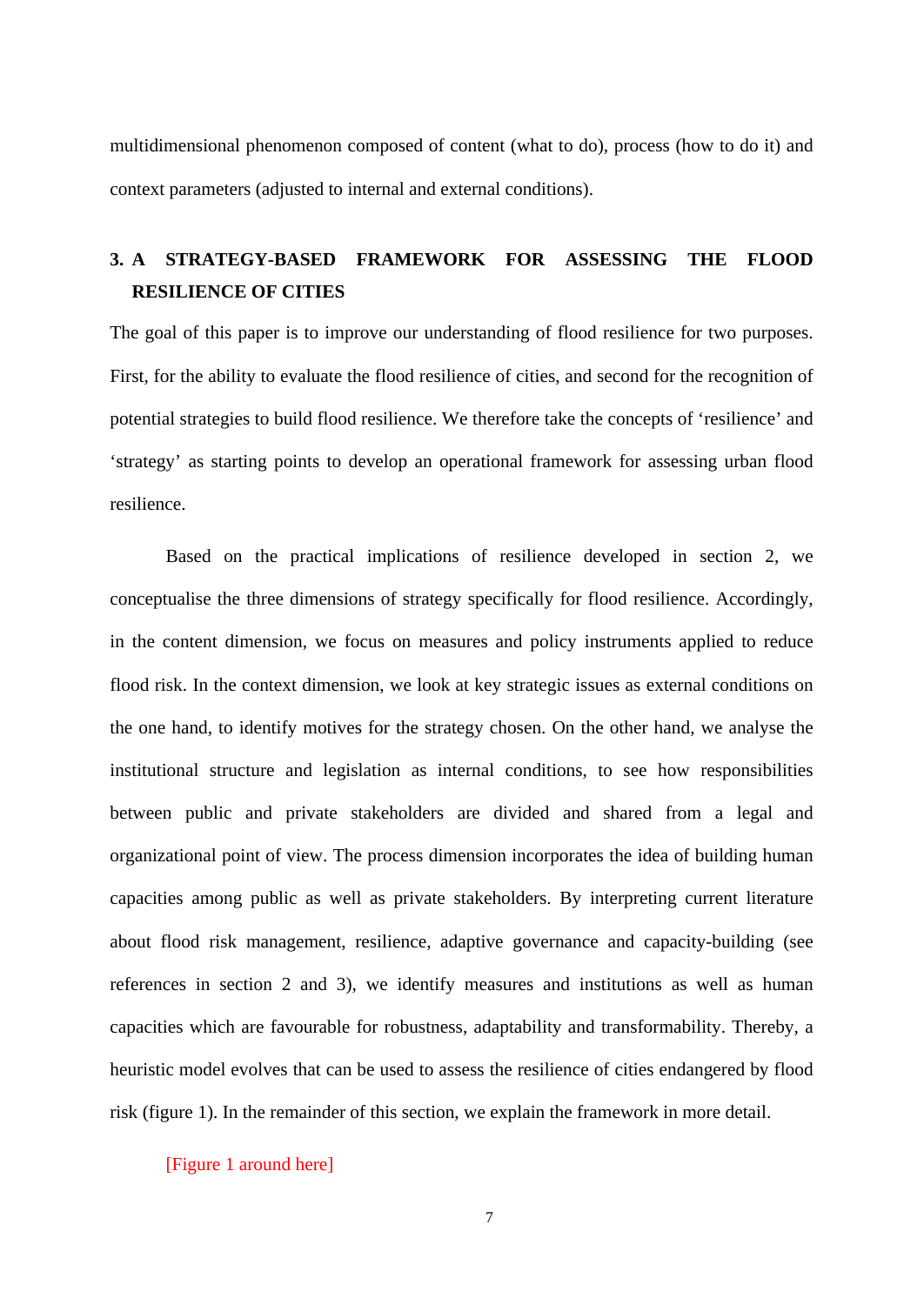# *Content*

Flood risk is often defined as the probability of a flood hazard times the consequences of that hazard (e.g. Jonkman et al., 2003). Measures and policy instruments to lower flood risk hence typically relate to either the first or the latter part of the equation. In this perspective, robustness refers to the first part, as reducing the probability of a flood event makes the city stronger to withstand a flood event. Adaptability refers to the latter part, as lowering the consequences of a flood event means that the hinterland is prepared for flooding. According to Meijerink & Dicke (2008), the probability of a flood event can be decreased by technical as well as spatial measures, whereby technical measures refer to dikes, dams and sluices and spatial measures can be understood as making more room for the river through, for example, river widening. On the other hand, the consequences of a flood event can be decreased by discouraging vulnerable land uses or flood-proofing existing buildings in flood-prone areas. Moreover, disaster management measures such as early warning and evacuation schemes can lower the impact of a flood event. Flood insurances and recovery funds help affected citizens to recover more quickly financially from flooding.

Transformability particularly asks for fostering societal change, as in our definition, changing people's behaviour and mind-sets is a necessary precondition for the physical transformation of a city. The general understanding is that, only when different disciplines, such as water management, spatial planning and disaster management collaborate intensively, vulnerability of the hinterland can be reduced (Woltjer & Al, 2007). Moreover, flood risk management can no longer be seen as a purely public task, as property rights require private developers and land-lords to flood-proof their houses themselves. Besides, well-informed citizens are likely to be less affected by a flood event, as they know how to rescue themselves and organize material belongings in their houses so that they are less damaged by flooding (Knieling, Schaerffer, & Tressl, 2009). Therefore, all kinds of measures aimed at raising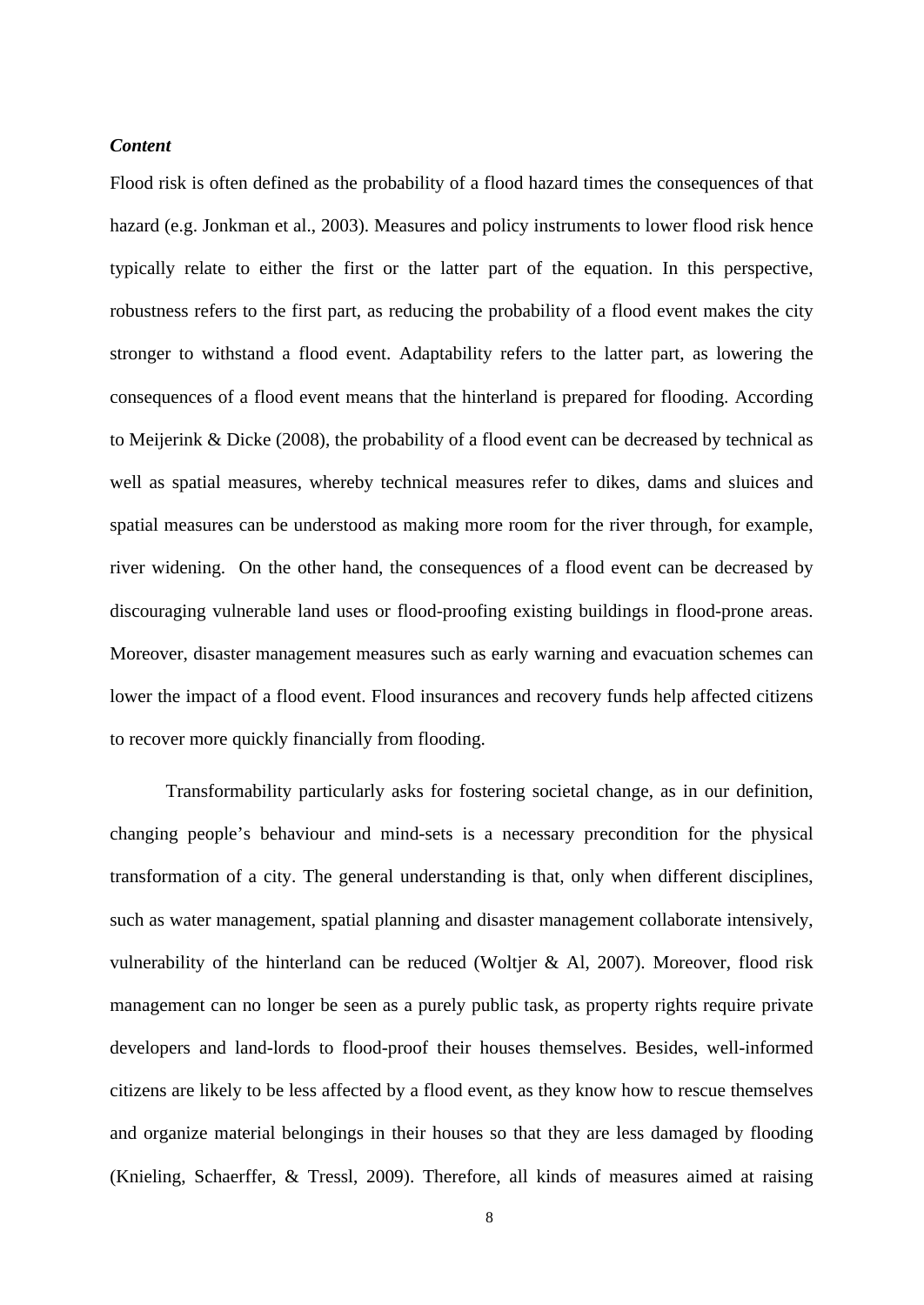awareness and empowerment of local residents, such as brochures, public campaigns, but also early education in school, may contribute to transformability. Similarly, amongst public stakeholders; consensus-building and partnership practices as well as decision support tools help planners to assess flood risk in specific areas and may bring different disciplines together in order to design new, integrated solutions.

#### *Context*

Contextual factors may explain why certain contents or process patterns in strategy-making are chosen (Hutter, 2006). Population development, economic performance, and also culture are generally given as important factors when it comes to strategy choosing. A robustness strategy, for example, is likely to be favoured when water is seen more as a threat. Institutionally, this requires a strong water sector and collaboration of water managers and spatial planners on specific projects, such as making more space for water projects.

Land-use and socio-economic changes can be strategic factors for needing a more adaptive approach. Adaptability demands a stronger integration of both sectors; planning and water management, to flood-proof the hinterland. This could also be expressed in terms of the law, for example, when flood risk has to be considered in the planning process. What is laid down in law can also reveal if flood risk management is only seen as a public task, or if it emphasises a responsibility for private stakeholders. The existence of advanced disaster management arrangements show whether a city is prepared for the possibility of a flood event.

The capacity to transform additionally asks for envisioning long-term futures and embedding a broader societal learning process on how to deal with water. Woltjer and Al (2007) refer to this as a 'new water culture', in which water is understood as an asset for shaping places and identities, building social relations and informal networks. On a broader societal level, this can result in institutions such as "Learning and Action Alliances" as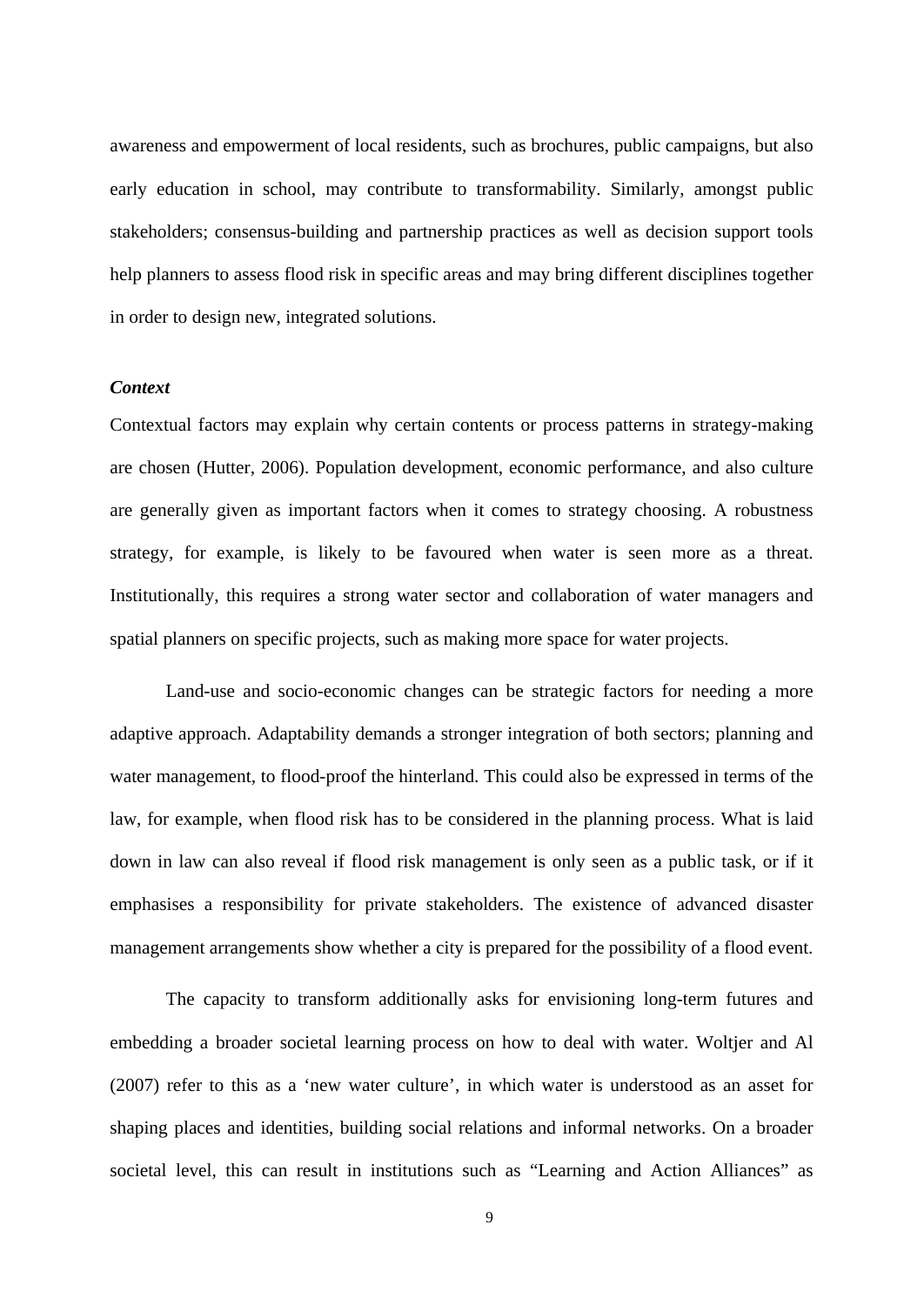described by van Herk, Zevenbergen, Ashley, & Rijke, 2011). On a more strategic level, interdisciplinary think tanks could help to create long-term visions and foster innovative solutions on the one hand, but could also help to recognize changing circumstances and adjust strategies accordingly.

#### *Process*

As argued before, the resilience concept generally implies a broader understanding of who is involved and what kind of capacities the stakeholders need to possess. Literature on the adaptive capacity of society (e.g. Gupta et al., 2010) suggests that a flood resilient city requires the capacity from organizations as well as from individual citizens to cope with, adapt to, recover from and renew themselves after a hazard. In the framework, we therefore operationalize the process dimension in terms of capacity-building. In capacity-building literature, three criteria – namely intellectual, social and political capital – are typically used for assessment (Healey, 1998; Healey, Khakee, Motte, & Needham, 1999; Khakee, 2002). All three criteria – when adjusted – also play a role in establishing flood resilient cities.

Intellectual capital refers to 'knowledge resources' (Khakee, 2002). While robustness demands a high amount of expert knowledge in technical engineering and planning, adaptability requires expert knowledge about vulnerability reduction and adaptation options. Moreover, local knowledge can be very valuable, for example, in identifying appropriate and socially accepted areas for water retention. Transformability, in turn, requires creativity to generate new and innovative solutions, openness towards new ideas to actually test them as well as the capacity to learn from these experiments.

Social capital is originally understood as 'relational resources' (Healey, 1997; Khakee, 2002); it is about trust relationships between all involved stakeholders. For robustness, good relations among water managers and spatial planners are sufficient. Adaptability additionally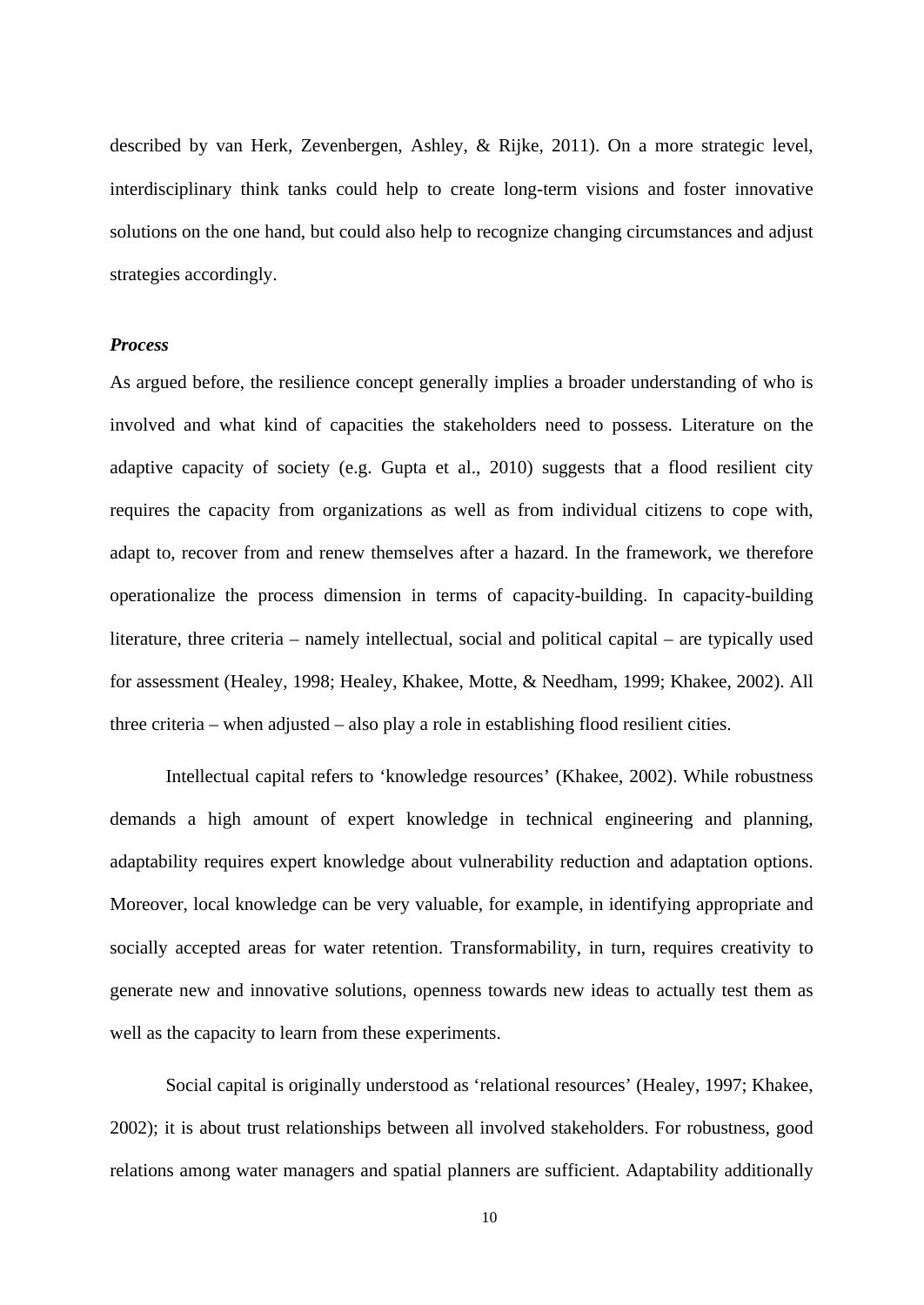asks for good relations with disaster managers, but also a high civil awareness and willingness to participate in flood risk management. As other authors emphasize (Kuhlicke & Steinführer, 2013; Pahl-Wostl, 2006; Pelling, 2011), social capacity-building asks for a local and participatory approach aimed at empowerment, instead of purely information. Transformability requires mutual trust between public as well as private stakeholders, evidenced in participating and accepting new interdisciplinary networks.

Political capital is defined as the 'capacity for mobilisation' (Healey, 1997; Khakee, 2002), encompassing support by policy and decision-makers for a certain strategy as well as financial resources. Robustness, for example, requires high public funds to construct and maintain primary defences. Adaptability, on the contrary, needs political and financial support for a risk-based approach and a population that is willing to invest into own precautionary measures. Transformability, again, presumes financial support for establishing informal and interdisciplinary networks. Moreover, so-called change agents and leadership can help to make different actors collaborate and create long-term visions (see Gupta et al. 2010).

To conclude, even though resilience demands all three aspects; robustness, adaptability and transformability, these aspects might seem contradictory. For example, is it possible to have a strong water management sector and foster informal networks at the same time? In general, we regard it as one of the strengths of the resilience concept, that it combines these seeming paradoxes. Obviously, depending on the situation, some aspects might be more important than others and hence explain different resilience priorities. The framework can help to identify these priorities, and at the same time show which other measures, institutions and capacities can be used to build resilience for the long-term future.

11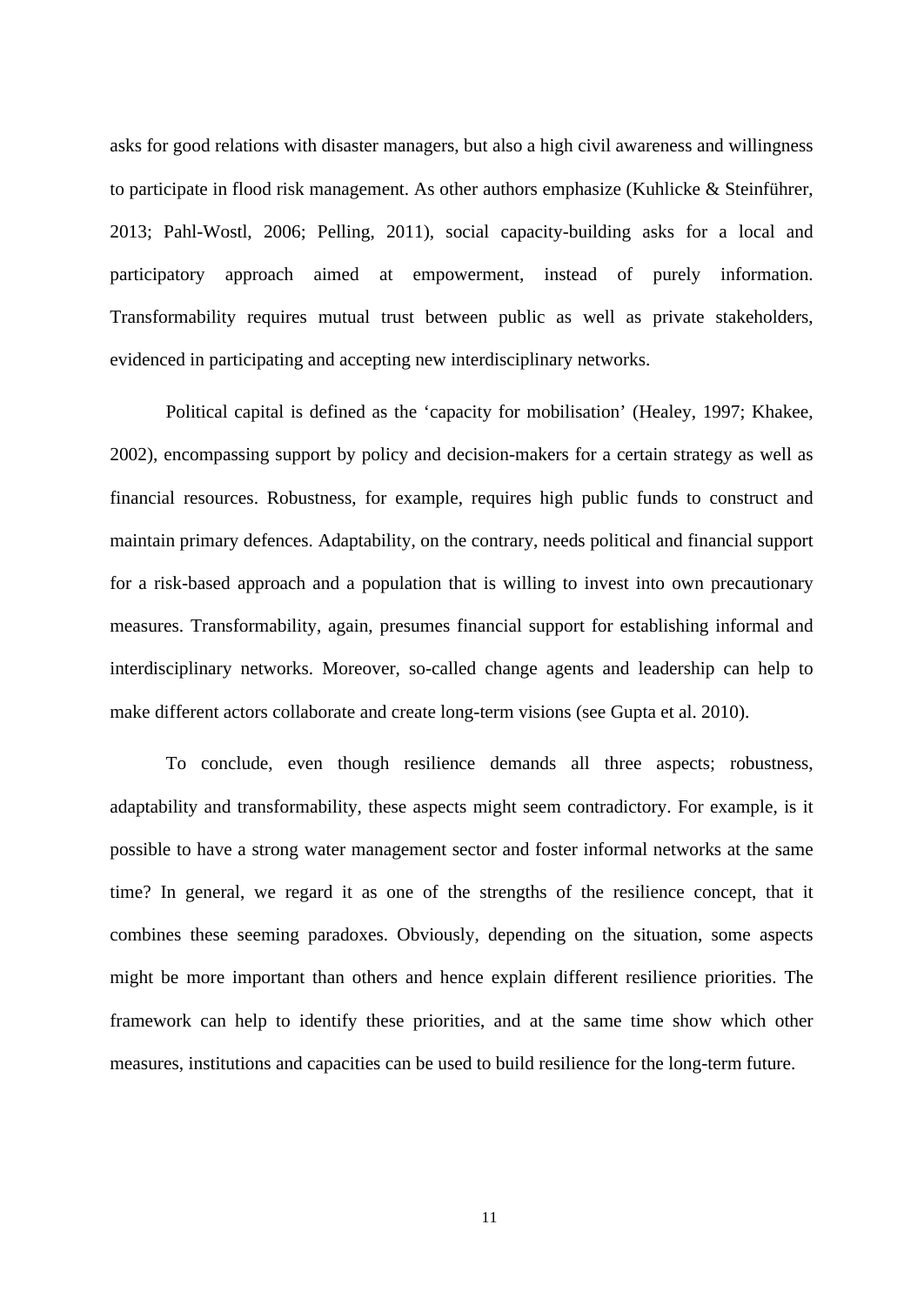# **4. METHODOLOGY**

The developed framework has been applied to assess the flood resilience of Hamburg. We chose Hamburg as a case study for three reasons. Firstly, Hamburg is experienced in tidal as well as pluvial flooding, and both types of flood risk are likely to increase because of climate change (Daschkeit & Renken, 2009; KlimaCampus, 2010; Storch & Woth, 2008). Secondly, Hamburg's situation is similar to that of other big European cities such as London and Rotterdam, which have to handle continuous urban growth on the one hand and increasing flood risks on the other, with a traditionally strong water management sector. Thirdly, Hamburg has participated in various research projects emphasizing flood risk management and urban planning (e.g. FLOWS, RIMAX, MARE, SAWA, KLIMZUG-NORD), which make it assumingly a frontrunner in the debate. All three reasons make Hamburg a great case to create generic knowledge about flood resilient cities in Europe.

Within Hamburg, we specifically look at two current urban development projects, the "Leap across the river Elbe" and the "HafenCity". Both are located in flood prone areas (see fig. 2). The "Leap across the river Elbe" project implies urban growth on the Elbe Island Wilhelmsburg – the former marshlands and the deepest part in Hamburg, which was flooded completely during the storm surge in 1962 causing more than 300 fatalities (Free and Hanseatic City Hamburg [FHH], 2005). The HafenCity is an urban regeneration project on the former port and industrial areas in the middle of the city, located outside of the main dike line. These two areas are interesting, as they show two different kinds of flood risk management strategies, one more based on robustness and the other one more based on adaptability.

#### [Figure 2 around here]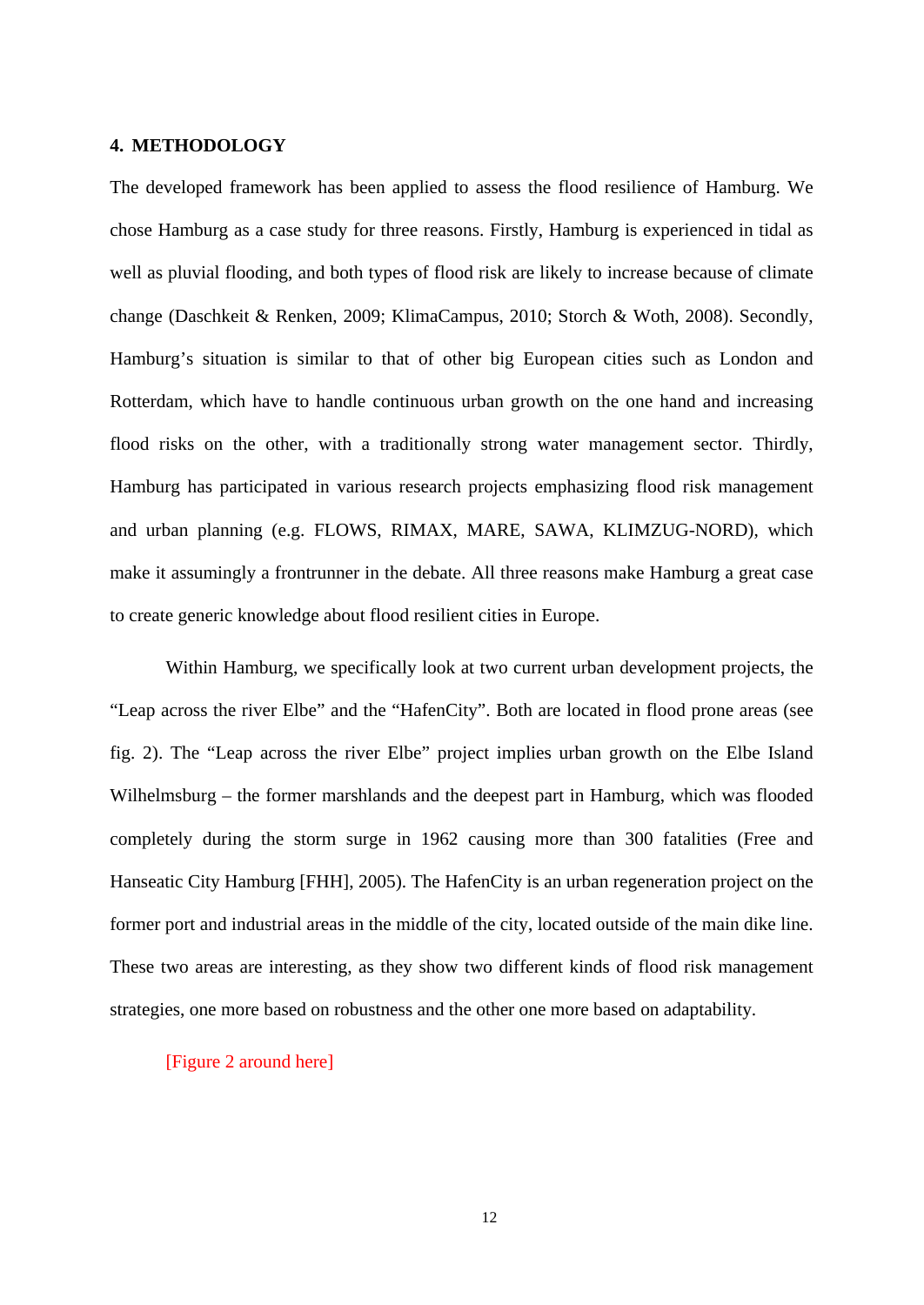The case studies are based on different sources to validate the findings. First, we carried out an in-depth analysis of various policy documents to identify current measures and policy instruments, including information about current urban development projects (FHH, n.d., 2003, 2005b), Hamburg's flood protection concept (FHH, 2007), disaster management concept (FHH, 2005a) and brochures used for risk communication (FHH, 2004, 2008). In order to understand Hamburg's institutional structure, we looked at different national and Hamburg-specific legislation (for instance, Hamburg's water law), publications about disaster management in Hamburg (Gönnert & Triebner, 2004; Lange & Garrelts, 2008), as well as websites from pertinent agencies. We also scanned all land-use plans from the Elbe Island Wilhelmsburg (65 legally binding, 5 in a draft state) and the HafenCity (7 legally binding, 6 in a draft state) and looked at the extent to which planners made use of flood risk regulations in these plans. Last but not least, interviews with key stakeholders shed light on the process of the two urban development projects, revealing which capacities played a role and why certain solutions were favoured above others. In total, we interviewed 8 stakeholders, comprising planners, water managers, disaster managers, researchers as well as citizens. On a ministerial level, the governmental stakeholders come from the *BSU* (Ministry of Urban Development and Environment), *LSBG* (the operating water management authority) as well as *BIS* (Ministry of the Interior and Sports). On a district level, we spoke to representatives from the *Bezirksamt Mitte*, as they are responsible for both urban development projects from a planning as well as a disaster management perspective. We also spoke to a researcher involved in various research projects that try to embed more resilience-oriented flood protection in Hamburg, and a citizen of the HafenCity, who is at the same time the "*Flutschutzbeauftragter"* of his building, which means that he is responsible for operating the flood gates in case of a storm surge.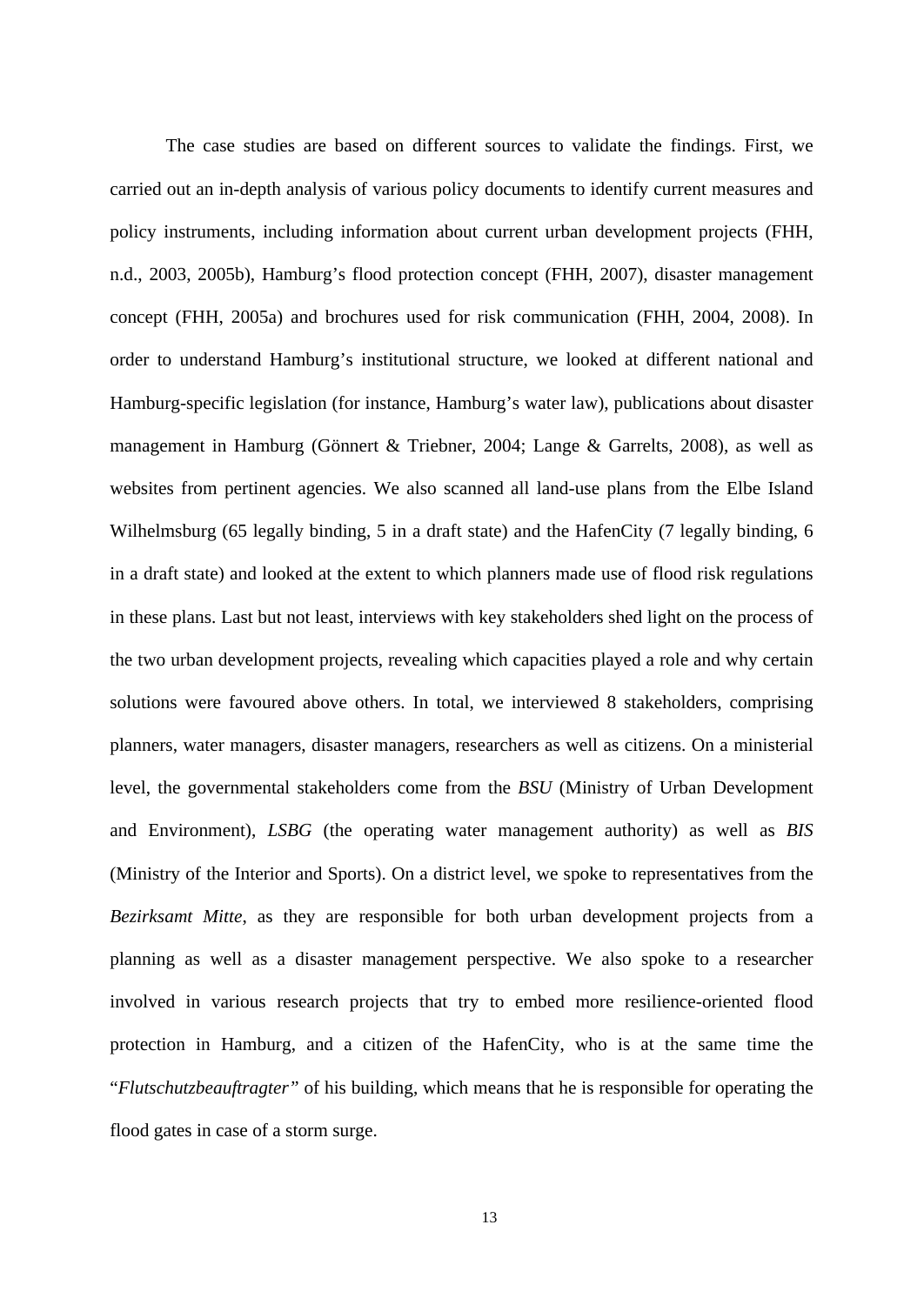#### **5. CASE STUDY: HAMBURG – A FLOOD RESILIENT CITY?**

The "Leap across the river Elbe" and the HafenCity are the two biggest urban development projects in Hamburg at the moment. The main idea of the "Leap across the river Elbe" project is to grow in the middle of the city and connect Hamburg's city parts north and south of the Elbe. This implies new residential and commercial areas on the Elbe Islands (FHH, 2003, 2005b). The prognoses varies between 15,000 and 50,000 new citizens that will be allocated to the marshlands. Currently, there are 50,000 people living on the Elbe Island, so the implementation of the project could even imply a doubling of today's population. The HafenCity can be seen as the first stepping stone of the project, as it brings the inner city closer to the river Elbe. On 157 hectares of former port and industrial areas, more than 6,000 homes and 45,000 new jobs are supposed to be created. Thereby the inner city can be expanded by 40%. The goal is to create an attractive waterfront and a lively neighbourhood with retail, residential areas and office space.

#### *"Leap across the Elbe" – Urban redevelopment on the Elbe island Wilhelmsburg*

# *Content – measures and policy instruments applied to lower flood risk*

Like the rest of Hamburg, the Elbe Island Wilhelmsburg is protected by a main dike line which is continuously heightened and strengthened. The newest program for dike renewal, the so-called "*Bauprogramm Hochwasserschutz*", dates back to 2007 and prescribes on average an elevation of 1m (FHH, 2007). The program ends in 2016. However, more elevations can be expected, as the design level for floods has been increased by another 80cm in 2012 due to the projected sea level rise. Although the dikes get higher and higher, Hamburg also attempts to be prepared for the case that a storm surge overtops the main dike line. For this purpose, detailed warning and evacuation schemes exist. The need for such schemes became obvious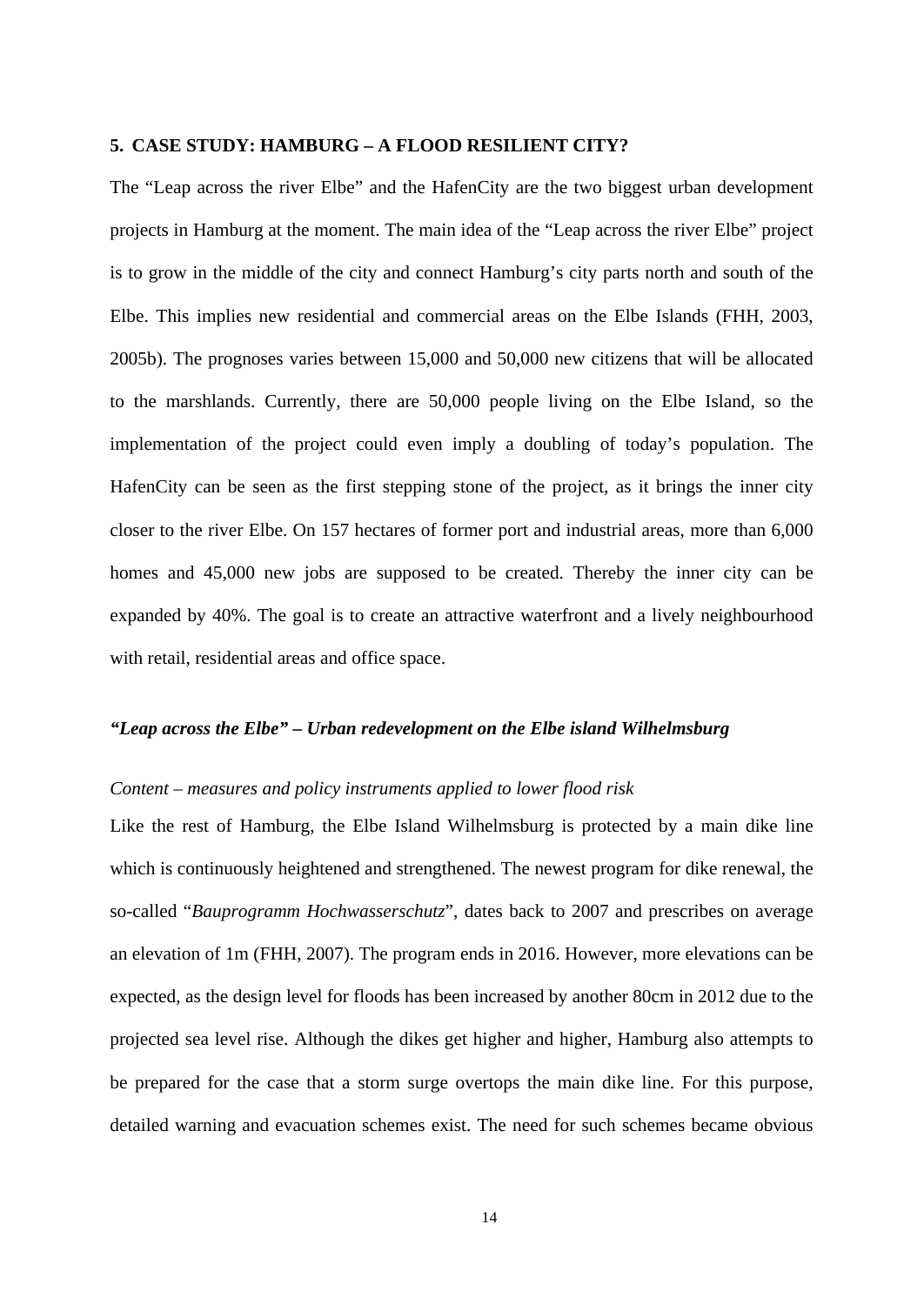after a disastrous storm surge in 1962 when one sixth of the whole city was flooded, 20.000 people had to be evacuated and 300 people died (FHH, 2005a).

The population is informed about these schemes by so-called "*Sturmflutmerkblätter*" (storm surge information sheets). These are distributed yearly among all concerned households. The storm surge information sheets vary per district, and apart from German, they are disseminated in five foreign languages (Polish, Turkish, Serbo-Croatian, English, and Russian) to make sure that everyone can understand the provided information. They include advice for individuals and a list of important telephone numbers to contact in case of a storm surge. The second page of the information sheet is always a map of the district indicating the safe areas, areas that will be warned and areas that will possibly be evacuated. It also includes emergency shelters and bus stops that serve as meeting points in case of evacuation.

In recent years, two ideas were developed trying to create synergies between flood risk management and urban planning on the Elbe island: a 'compartment system' and a 'dike park'. Whereas the idea for a compartment system was developed by researchers from the Technical University of Hamburg within the research project RIMAX in 2007, the idea for a dike park was created by a consultancy firm in 2011 within the context of an International Architecture Exhibition taking place in Hamburg.

Although both ideas open up opportunities for "living with water", the compartment system would have implied a much more radical social and physical transformation than the dike park. It is based on the idea that different compartments are created by building dike rings instead of one dike line. The possibility of flooding would vary from compartment to compartment, so that there is a smoother transition between water and land. This also means that in some compartments more adaptation measures are needed than in others. The compartment system would be designed in such a way that most vulnerable areas have the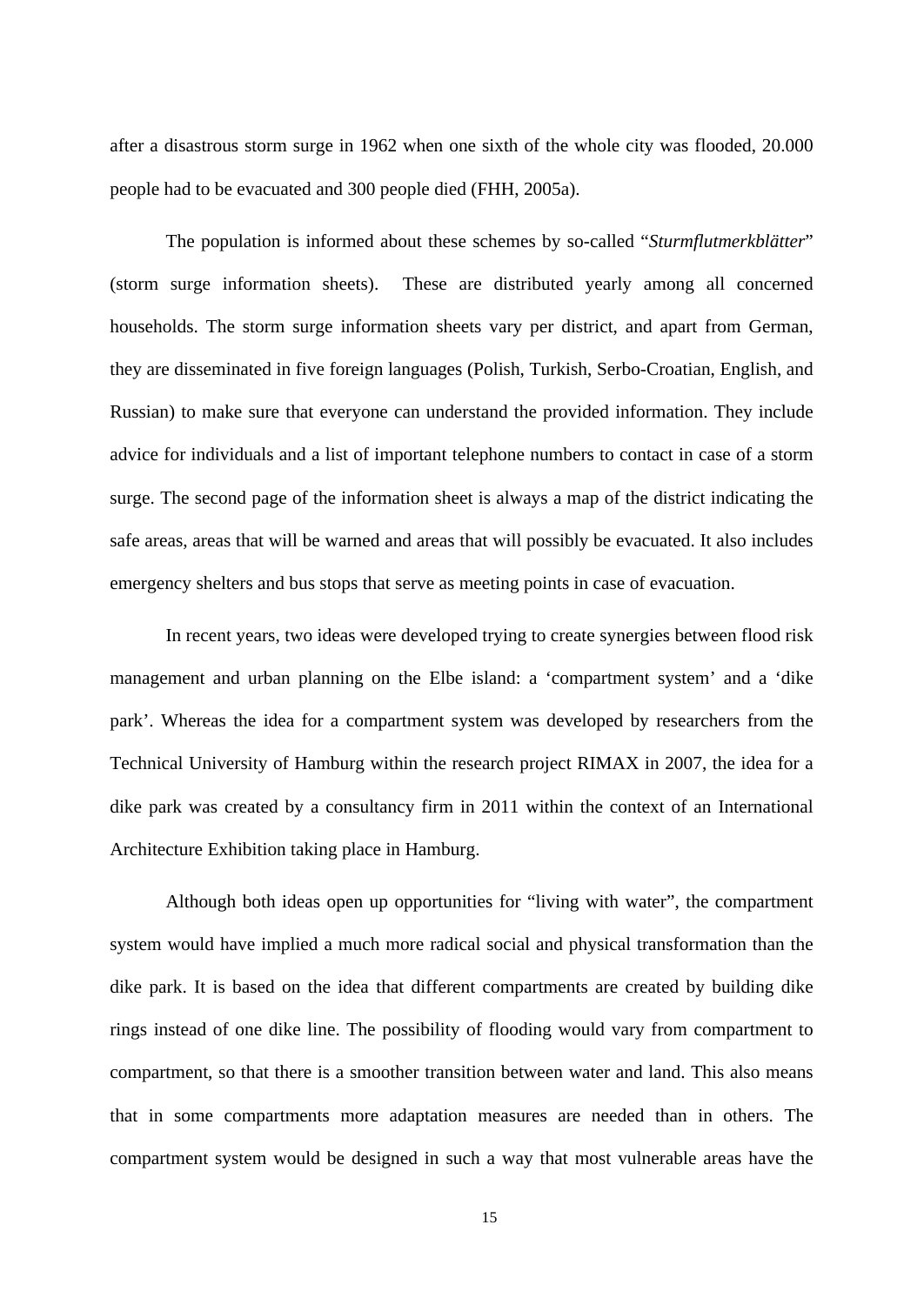lowest chance of being flooded (Helmholtz-Zentrum Potsdam, 2009; IBA Hamburg GmbH, 2009; Pasche, 2007). The dike park, in turn, works with the existing dike line. The goal is to make the dike more accessible for the public by seeing dike investments not only as a chance to maintain and heighten the dike, but also to create more open spaces at the waterfront, thereby improving improving the quality of life in the city (IBA Hamburg GmbH, 2011).

When the compartment system was introduced, it was rejected by policy- and decision-makers. According to the head of the department water management at the BSU, the compartment system will also not be part of Hamburg's future plans. A researcher involved in the project explains:

"Back then, the idea was considered to be inadequate. […] Many people did not understand that the goal was to lower flood risk and offer chances for urban planning at the same time. […] that they would still be protected – but according to the concept of resilience, not resistance. Most people still associate flood protection with huge walls. However, smooth transitions between water and city are better since they also improve the risk awareness among the population".

Interestingly, the dike park project has partly been realized. When a piece of the dike line, the "*Klütjenfelder Hauptdeich*", had to be renewed as a matter of course, stairs were included in the dike to make the waterfront more accessible. However, the dike park does not imply a real transformation: the flood risk management strategy of the Elbe Island Wilhelmsburg is still mainly built on the idea of robustness. The hinterland is not physically prepared for flooding, but disaster management arrangements are in place to lower the damage in case of a storm surge.

# *Context – institutional structure and legislation*

The choice of these measures and the rejection of others can partly be explained by the institutional structure. After the storm surge of 1962, flood risk management as well as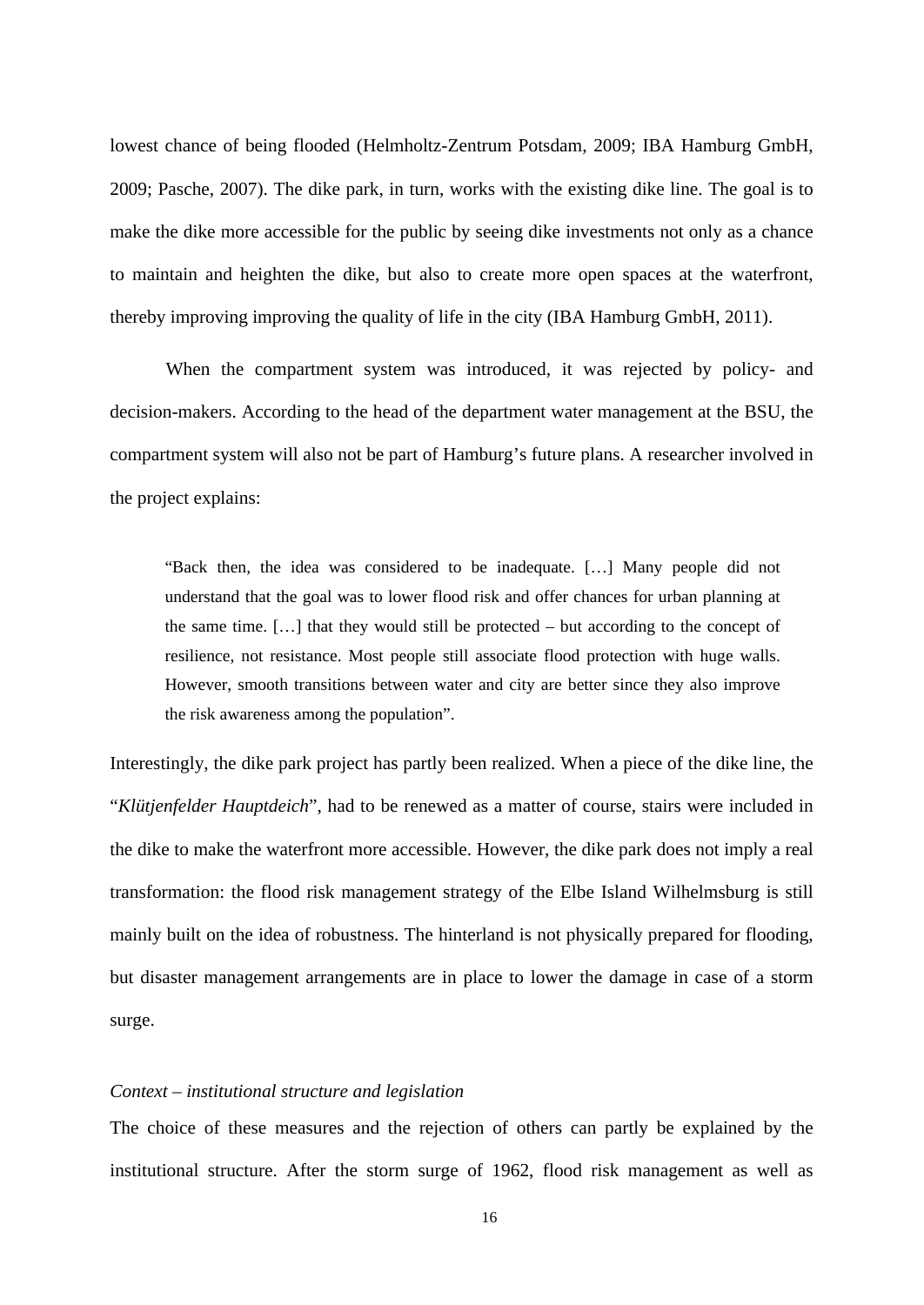disaster management have become high priority policy fields. In particular the disaster management organization is unique within the German context, as an interviewee from the Ministry of the Interior explains. The Ministry of the Interior is the central disaster management institution. In case of emergency, it can instruct all other authorities and is even authorised to make decisions without the Senate. Thus, urgent decisions like a ban on driving on specific roads can be made immediately and with little bureaucracy (FHH, 2005a; Gönnert & Triebner, 2004).

Using spatial planning to lower the potential damage is not yet common practice. This shows for example in the fact that the "Leap across the Elbe" policy documents (FHH, 2003, 2005b) published by the planning authority do not include any statement about flood risk management. Moreover, our analysis of all land-use plans from the Elbe island (65 legally binding plans, 5 in a draft version<sup>i</sup>) reveals that only four plans prescribe measures with respect to flood risk. Land-use plan *"Wilhelmsburg 71"* from 1994 forbids basements, *"Wilhelmsburg 2"* from 1964 only allows construction if the whole parcel is elevated up to a minimum of 2.5m above mean sea level, while *"Wilhelmsburg 18"* and *"Wilhelmsburg 72"*, both from 1994, prescribe a fixed staircase to a permanently accessible level on 6m above mean sea level, if the building includes residential use. As legal changes in 2005 require flood risk to be considered as one concern that has to be balanced with other concerns in the act of plan-making (§1 VI no. 11 BauGBii), one would expect more regulations in recent land-use plans. While they do include more measures to deal with precipitation, for example greening roofs, there are no explicit building restrictions because of storm surges. Although projects like the dike park work on improving the relations between water managers and planners, the collaboration between both disciplines is overall still limited.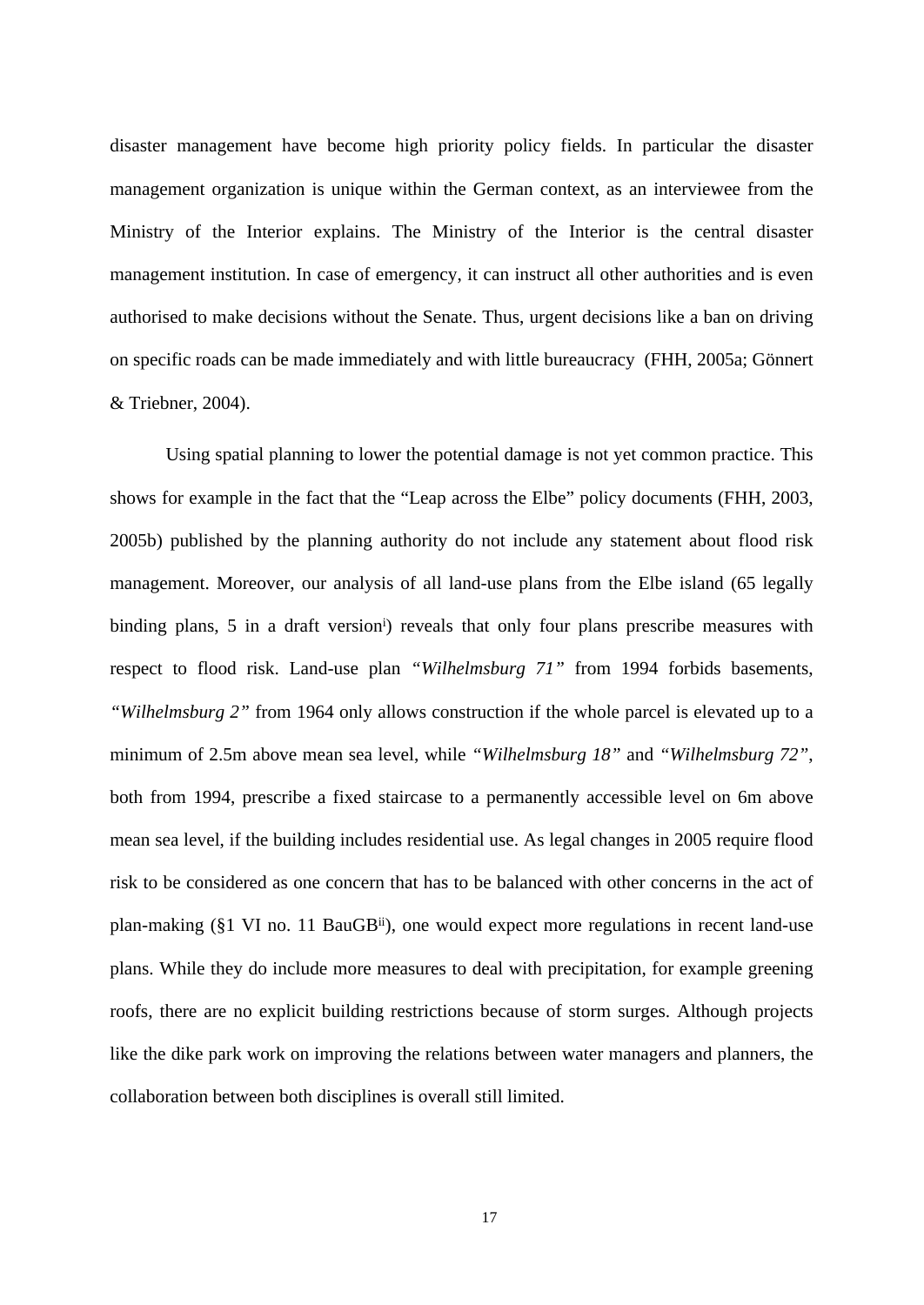# *Process – intellectual, social and political capital*

The currently available intellectual, social and political capital offer another explanation as to why a transformation from "fighting the water" to "living with the water" seems to be so difficult. On the one hand, Hamburg possesses capacities that support the current strategy. For example, Hamburg has high trust in the expert knowledge of water engineers. On a symposium dealing with water challenges and climate change the former privy council of the BSU praises Hamburg's "high competencies in water engineering and flood control" (IBA Hamburg GmbH, 2009). Preventing another disaster like the storm surge of 1962 has a high priority among policy and decision-makers. Therefore, they are also willing to spend much public money on flood protection. The latest dike renewal programme costs more than 600 million  $\epsilon$ , although this is partly covered by the Federal Government of Germany. In a ranking comparing different budget groups within the Ministry of Urban Development and Environment for the years 2013 and 2014, water management and flood protection score the 2<sup>nd</sup> position after housing. A fifth of the overall budget is spent on water management and flood protection. It is significantly better resourced than urban planning, environmental or climate protection (FHH, 2012).

Experiences with the dike park, however, raise the question on how money is spent and to what extent the integration of urban planning and flood protection legitimizes extra costs. The integration of stairs into the *Klütjenfelder Hauptdeich* as a means to make it a multifunctional dike will result in extra costs for construction as well as maintenance. Compared to a normal dike, costs increase because of constructing the staircase, maintaining the staircase, increased usage of the dike (which leads to, for example, more refuse that has to be collected) and adjusting the staircase in case the dike needs to be heightened in future. A representative of the LSBG therefore states: "If urban planning and flood protection do something together, the city has to recognize that this causes extra costs. You don't get it for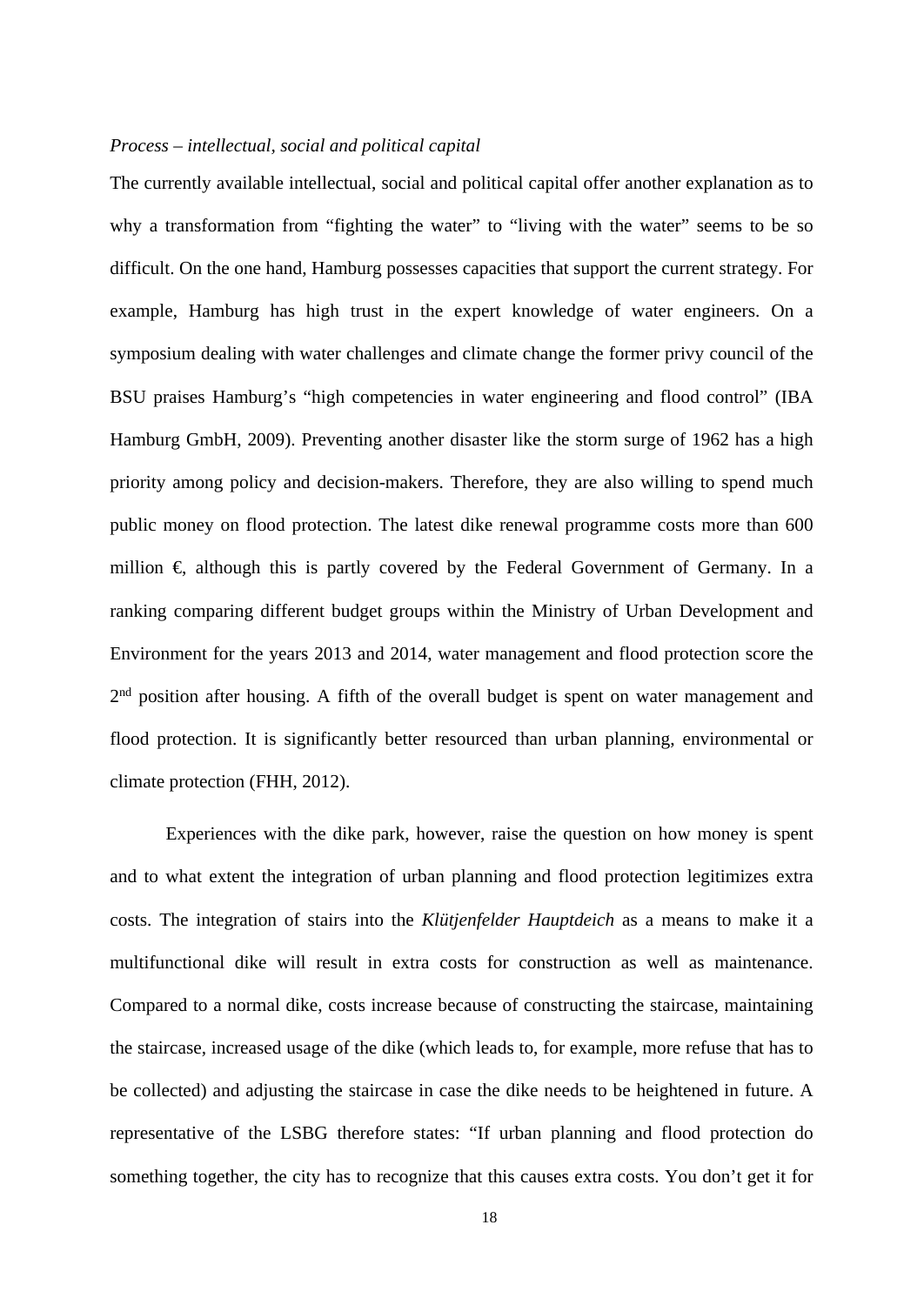free. However, that often does not work out." In the particular case of the *Klütjenfelder Hauptdeich*, the initial extra costs were paid by the International Architecture Exhibition. As this is only a temporary budget, it remains doubtful if other projects like this will also receive funding. Some water managers perceive that the multi-functionality of a dike requires a lot of additional work and money to make the dike safe. A water manager from the LSBG remarks: "I know a lot of water managers that say 'We want a dike as dike, without extensive usage, because this is the best way to protect the city and its people'." This may also explain why the compartment system was rejected. In general, a researcher from TUHH states:

"There is still a rather low openness towards new ideas [...]. The reasons are manifold, mainly reflecting the "entrapment effect" i.e. the reluctance to change the current 'known' practices and accept something 'new' and as such 'unknown'. There is much concern about how those changes would fit into the existing legal frameworks and the internal rules and responsibilities established within and between institutions."

Moving towards a holistic resilience approach, based more on the ideas of adaptability and transformability, is not only difficult for public stakeholders, but also the broader population. Although national as well as Hamburg legislation acknowledges that flood risk management is not only a state's task, but also requires individuals to take necessary precautions within their means (§52 no. 2 HWaG), only few people are willing to do so. Two different studies about the risk awareness in Hamburg's society (Heinrichs & Grunenberg, 2009; Knieling et al., 2009; the latter specifically about risk awareness on the Elbe island) come to the conclusion that most people are actually aware of the flood risk, but that the awareness does not translate into taking own precautionary measures. A practitioner from the BSU doubts a high risk perception among the population. He explains: "The topic water has only little meaning for the people. […] People don't feel concerned. […] Especially new citizens have no risk perception at all".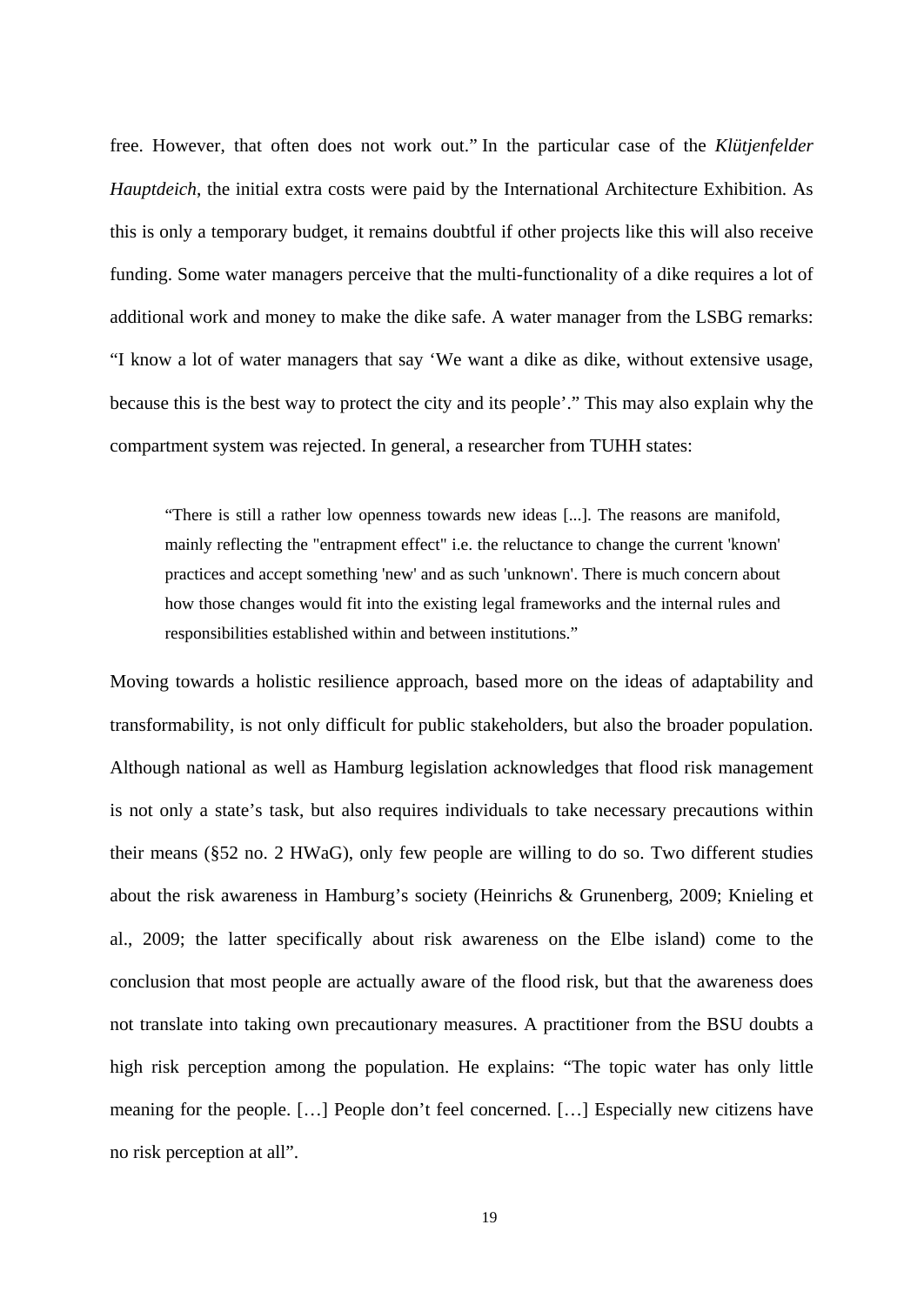For the same interviewee, the low awareness for flood risk is also a reason why it is so difficult to achieve public participation:

"During a research project, we made an advertisement in the local newspaper 'Hamburger Abendblatt' that we are looking for people interested in participating in flood protection. The newspaper is read by more than 700000 people, 13 people answered, in the end 7 participated, all of them having already experienced a flood event".

All in all, although ideas for changing the flood protection scheme of the Elbe Island exist, public as well as private stakeholders are reluctant to move from a robustness strategy towards a more adaptable approach. A transformation in future is not impossible, but barely in sight at the moment. This is mainly due to a lack of social and political capital. The question therefore arises what makes the HafenCity different and why was a more adaptable approach realized here?

#### *The HafenCity – Urban regeneration in the heart of the city*

## *Content – measures and policy instruments applied to reduce flood risk*

Originally, the areas of the HafenCity lay not only outside the dike line, but they were also rather low: the height varied between  $4.4 - 7.2$  m above mean sea level rise, which means that most parts would get regularly flooded. When the idea of the HafenCity was born, two possible solutions to deal with flood risk were discussed: the 'polder solution' and the 'dwelling mound solution'. Whereas the first solution would imply a protection line of 4.75 km and at least 5 flood barriers, the second solution required an elevation to a minimum height of 7.5 m above mean sea level rise. This level is considered flood-proof as it resembles the height of the flood wall protecting the inner city. Hamburg opted for the urban dwelling mounds, because it was considered cheaper and it meant that they could start developing much earlier and step-by-step. With the first solution, developing could have only started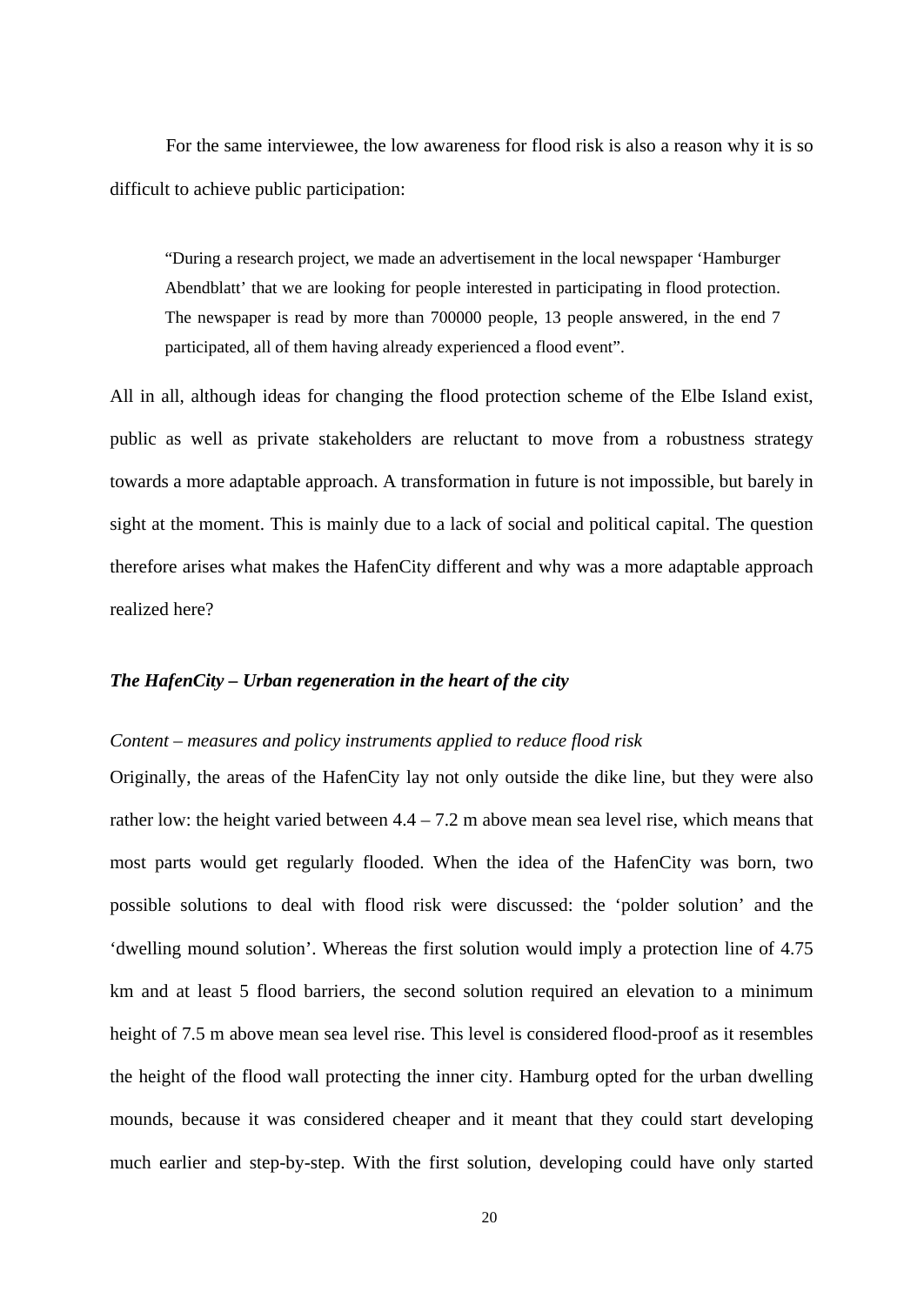when all flood walls and barriers had been finalized (Bürgerschaft der Freien und Hansestadt Hamburg, Drucksache 15/7460, 1997).

### [Figure 3 around here]

Figure 3 shows the flood protection concept for the HafenCity. The dwelling mound solution means that bridges and streets are elevated up to a minimum of 7.5 m, whereas buildings incorporate the dwelling mound in the form of a basement (see figures 4 and 5). Some of the basements are designed as parking areas, others are used as shops. In case of a storm surge, all openings such as windows are protected by temporarily installable flood gates (FHH, n.d.).

The disaster management arrangement is similar to that of the Elbe Island Wilhelmsburg. The HafenCity also has storm surge information sheets to inform the residents about storm surge related risks. Two streets are built higher to serve as evacuation roads in case of a high storm surge.

#### [Figure 4 around here]

#### [Figure 5 around here]

#### *Context*

The broader historic and economic context further motivates the choice for a quick development and hence the dwelling mound solution. The reunion of Germany in 1989 moved Hamburg from a marginal location to the middle of Germany and a bigger Europe. Already in the 1990s, the development of the HafenCity was considered an important project to position Hamburg as an economically viable harbour city in the core of Europe (Bürgerschaft der Freien und Hansestadt Hamburg, Drucksache 15/7460, 1997).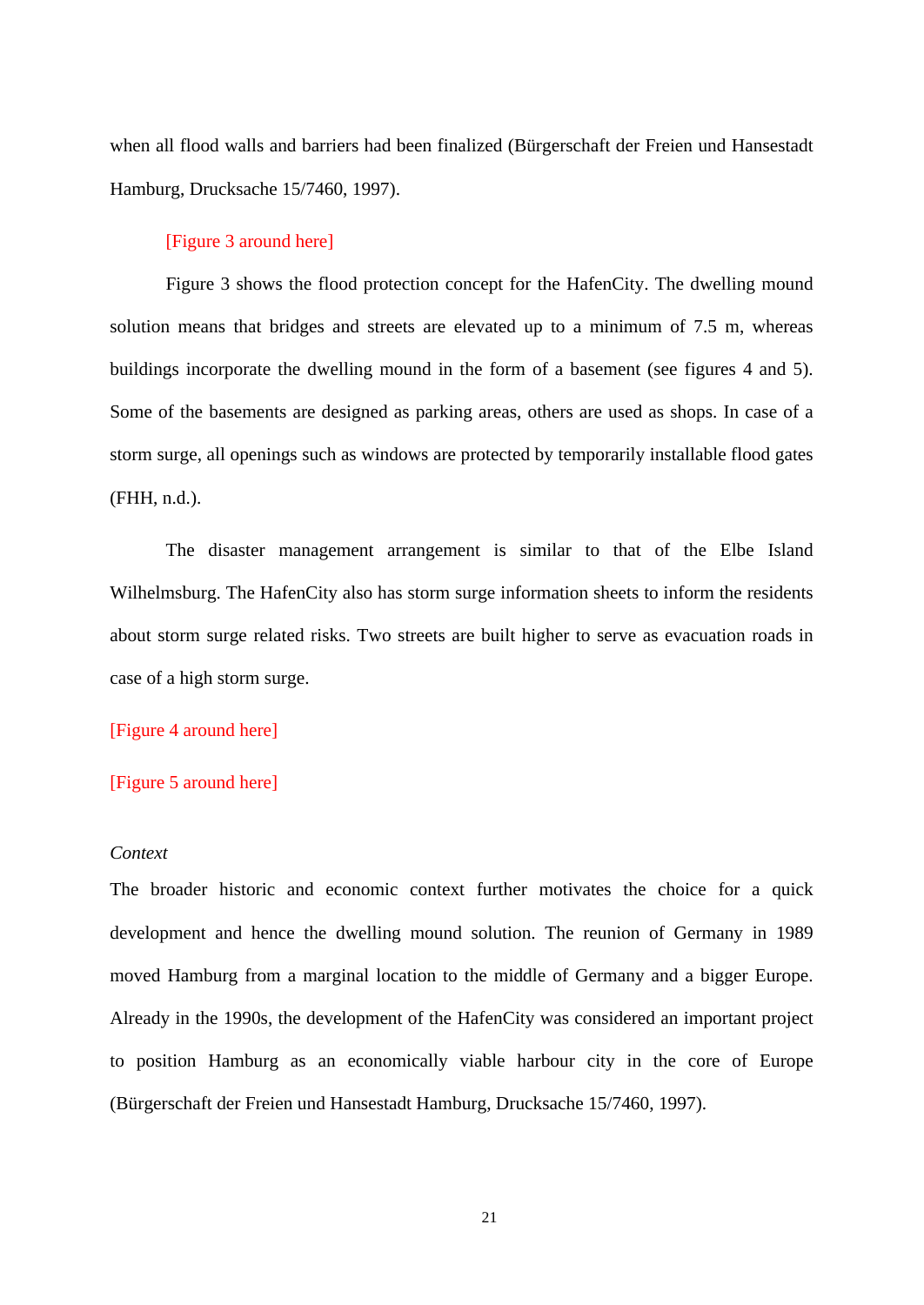Before the dwelling mound solution could be realized, legal changes were necessary. Hamburg's harbour law had to be changed so that the Senate could convert areas of the HafenCity from harbour usage into a mixed urban neighbourhood. Hamburg's land use plan had to be changed accordingly. Moreover, a completely new act, the so-called *"Flutschutzverordnung"*, had to be passed by the Senate to allow living in the HafenCity. The HafenCity is now an exemption, as § 63 Abs. 1 HWaG usually prohibits living in areas outside of the main dike line.

Apart from legal changes, the HafenCity also establishes a new institution to operate the flood gates within the buildings, the so-called *"Flutschutzgemeinschaften"*. All property owners within a building complex are automatically part of it. Every *"Flutschutzgemeinschaft"* has a *"Flutschutzbeauftragter"* who is the main contact person and who is responsible for putting the flood gates in place when a storm surge is expected.

To conclude, the HafenCity brought about various institutional changes and innovations as well as capacity-building.

# *Process*

First of all, the urban dwelling mound solution shows high intellectual capital. The flood protection concept of the HafenCity is often praised for being very innovative. Indeed, Hamburg's water managers translated a concept that they had already used in the harbour area for years in the context of a mixed urban quarter. In the harbour area, it is common practice that property owners form "*Poldergemeinschaften"* that cover the costs for constructing, operating and maintaining flood protection schemes.

In the case of the HafenCity, private stakeholders cover the costs for constructing, operating and maintaining the basements as well as the flood gates, whereas public money is spent on elevating the whole area and building evacuation roads. As this is not a common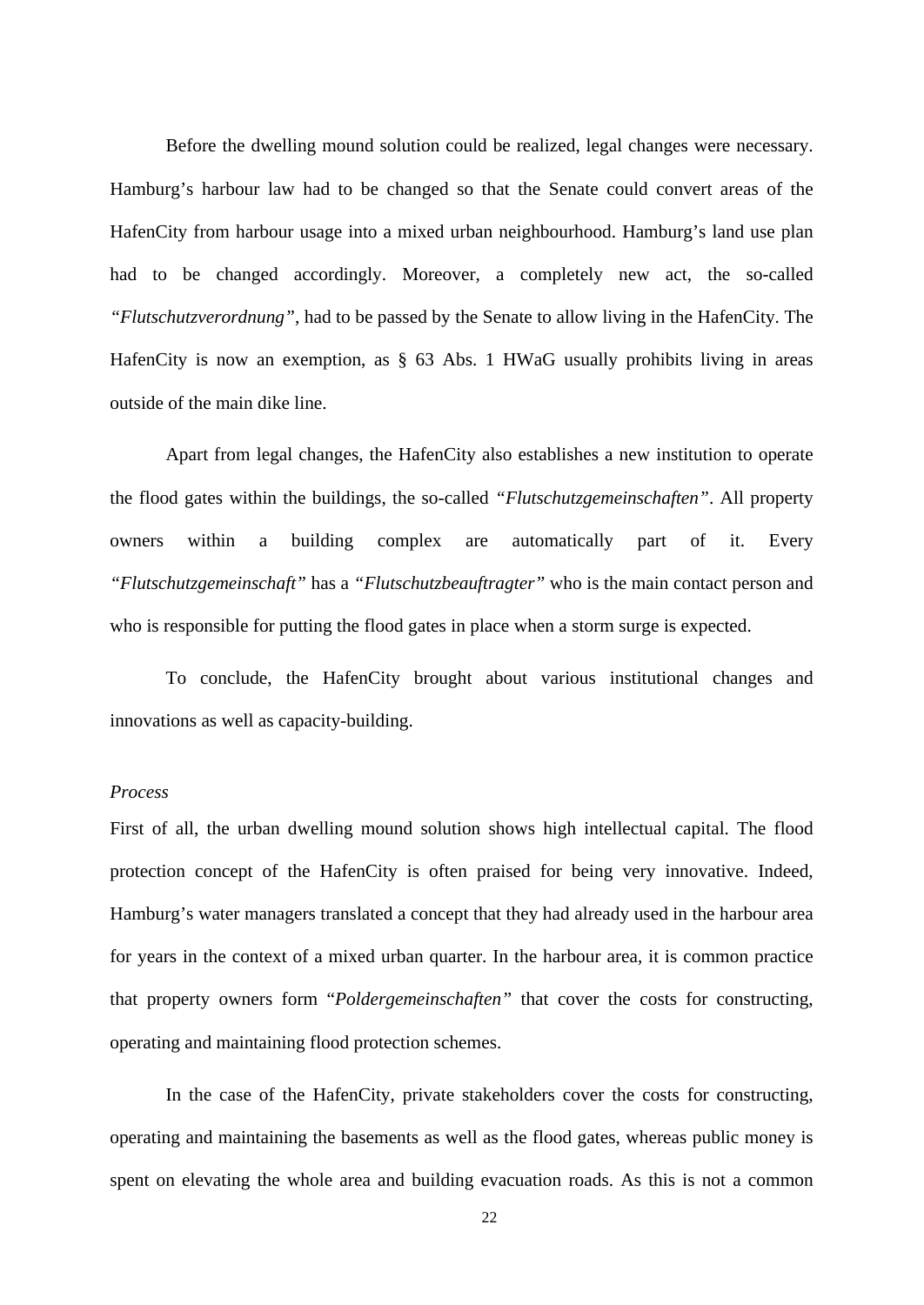agreement for residential areas, the question is why private developers accepted these conditions. One private developer explains his motives for living and working in the HafenCity:

"It's the location. Working at the waterfront increases the productivity of your employees by at least 25%, you can feel that. Where can you find a nicer location than here, where you have a direct view on the river Elbe, a view on the cruise liners? Just this morning a cruise liner has again arrived. It is just a preferred location."

Hence, apparently living at the waterfront makes up for extra costs. Of course, it also requires the financial capacity among private stakeholders. As Menzl (2010) points out, the HafenCity is one of the highest-priced areas in Hamburg, for renters and buyers alike. It can therefore be assumed that people living in the HafenCity have the financial capacity to cover these costs. Interestingly, our interviewee doubts that the flood protection scheme leads to a higher civil awareness among residents:

"To be honest, people here are rarely aware of flood risk. Of course it is visible, for example the storm surge last year December, but the HafenCity is safe. What I always say: If we are flooded here, the rest is already… ."

Hence, the willingness to invest in flood protection seems less driven by flood risk awareness or the idea of being 'resilient' than the location.

Similarly, public stakeholders did not opt for the flood protection concept because it was more flood resilient, but because it was politically necessary in order to develop as quickly as possible. The idea to develop a mixed quarter – first uttered by the Chief Planning Officer – was taken over by the mayor during the 1990s and even became a main issue of the mayor's election campaign in 1997, as an interviewee from the BSU explains. The political priority of the project is also expressed in the fact that the HafenCity got its own development agency, the HafenCity GmbH. Because of the strong political will, legal changes, as described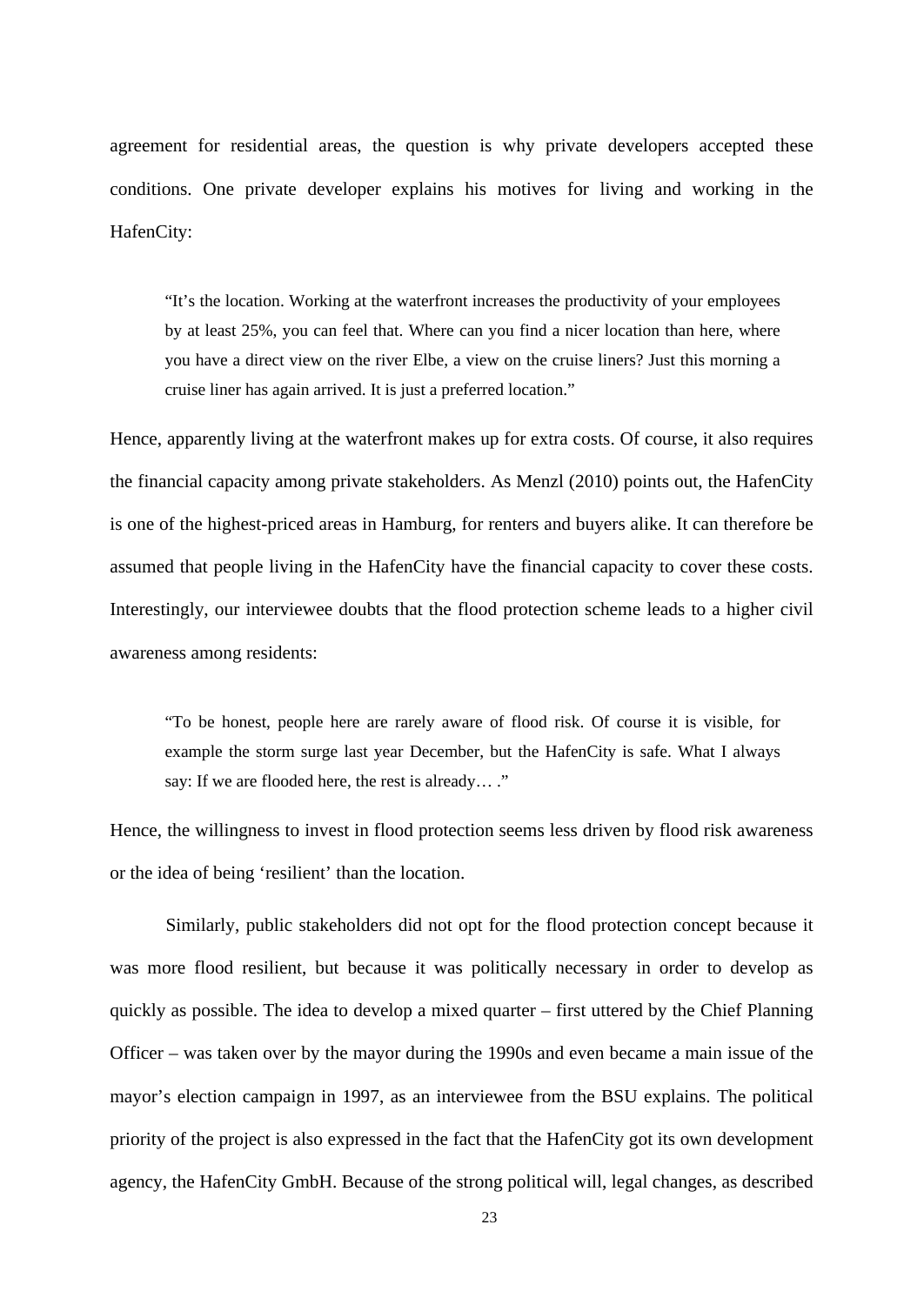in the previous section, became possible. Some documents (e.g. FHH, n.d. and the master plan of the HafenCity) promoted the idea that the HafenCity might be included in the main dike line by installing flood barrages and flood walls at a later stage. This shows that the flood protection scheme was not about resilience per se, but instead a means towards a purely economic and political end: positing Hamburg as a harbour metropolis within Europe as quickly as possible.

#### **6. CONCLUSIONS**

This paper set out to develop a framework for assessing the flood resilience of cities, for scientists and policy and decision-makers alike. The presented framework is a heuristic one made for qualitative assessment. It enriches the current literature on flood resilience in two ways. First, the framework overcomes the resistance-resilience dichotomy often used in flood risk management (de Bruijn, 2005; Douven et al., 2012; Hooijer et al., 2004; Vis et al., 2003). The paper argues that technical measures usually attributed to a "resistance strategy" are not contradictory to a resilience strategy, because robustness and the ability to withstand a flood event are inherent characteristics of resilience itself (Holling, 1973; Davoudi 2012; Scott 2013; Galderisi et al. 2010). Second, it clarifies resilience and the meaning of its three key characteristics – robustness, adaptability and transformability – for the specific context of flooding in cities. By identifying important components for implementing resilience strategies, the paper goes beyond predominantly conceptualising resilience (e.g. Pendall et al. 2009; Davoudi 2012; Alexander 2013). These components comprise content, context and process factors for decreasing flood probability, reducing consequences of flooding and fostering societal change (see figure 1). The focus on strategies gives the resilience concept a new notion compared to the original ecological meaning – it is no longer descriptive, but a normative concept that can actively be achieved through intervention.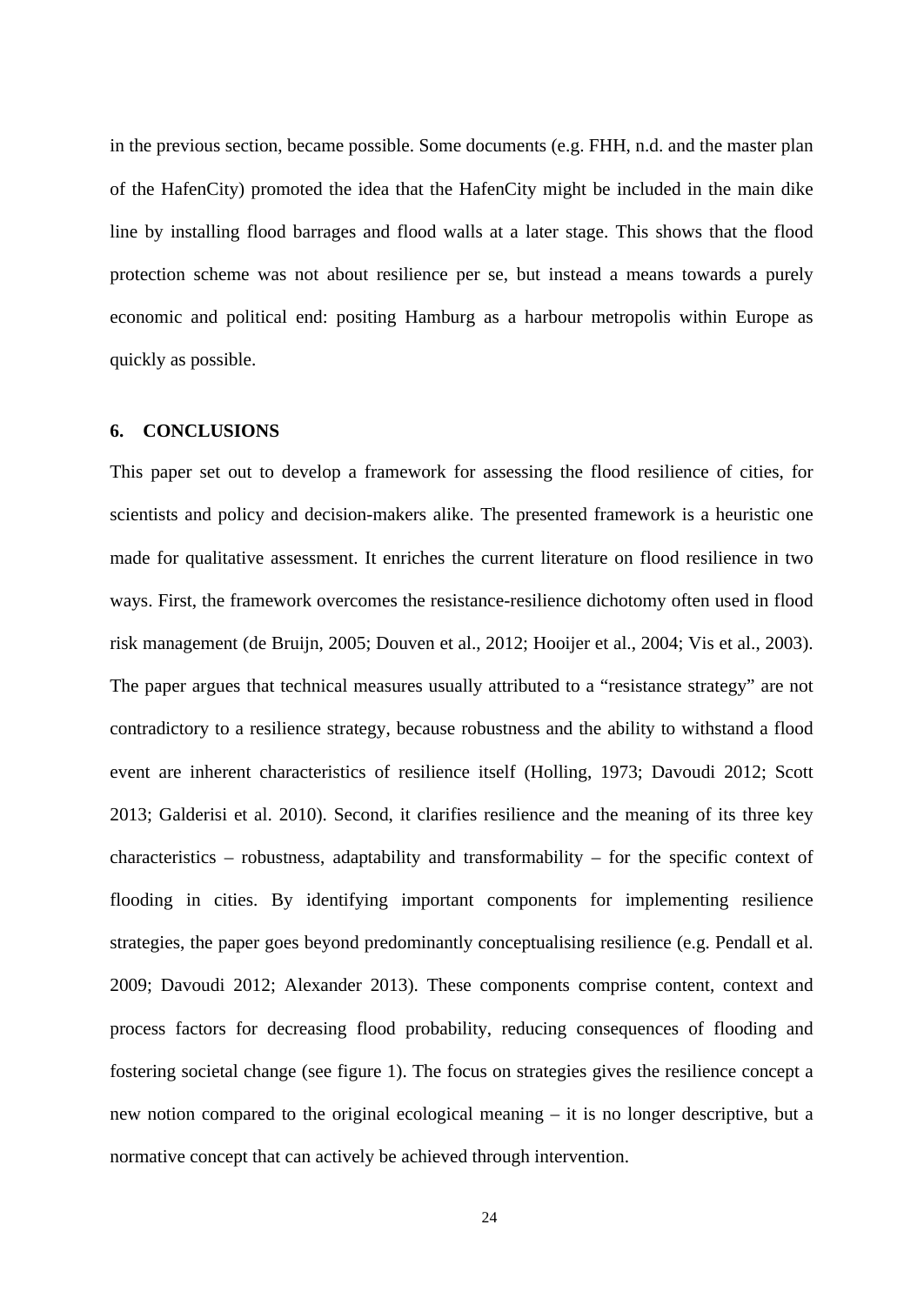While the framework is derived from a literature review in this field, the two case studies from Hamburg add important practical insights into both the current barriers to implementing a resilience strategy and the chances to achieve such a strategy. The first case – the Elbe Island Wilhelmsburg – shows that building up social and political capital remains one of the main challenges to move to a holistic resilience approach. This includes a better integration of urban planning and water management as well as the willingness of private developers and citizens to contribute to flood risk management. Raising awareness among both, public as well as private stakeholders, is hence key to make a shift to more resilient approaches likely in future. For this purpose, the framework suggests measures for capacitybuilding; such as consensus-building-practices and decision support tools among public stakeholders, as well as public campaigns and early education in school among private stakeholders. The HafenCity teaches us another important lesson in this respect: spatial transformation processes offer the chance to embed flood resilience into a bigger urban agenda. While flood resilience alone is not enough motivation to change the flood risk management strategy, it has the potential to link into a broader political and economic agenda and thereby create win-win situations. Moreover, political capital is extremely important in the shift towards a resilience strategy. Leadership and key agents, as in this case - the mayor, made lots of legal changes possible. Moreover, the location convinced private developers to invest in the area, even though they had to carry the costs for flood protection.

Overall, we conclude with three suggestions for urban policy and research: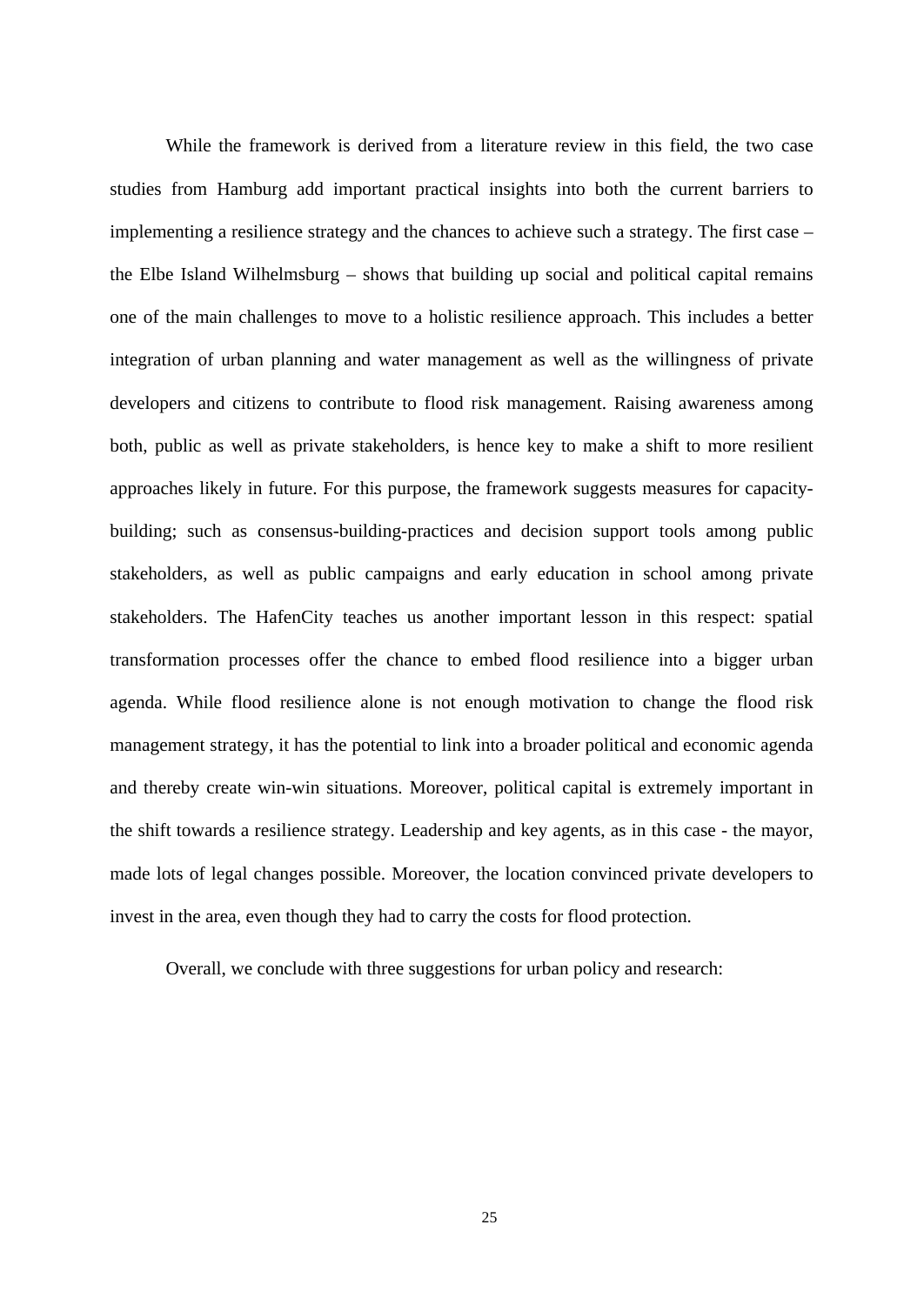- The Wilhelmsburg case shows that urban policy makers are relatively unaware of the potential of a holistic approach for improving safety. In particular, that a resilience approach does not only create added value (e.g. water view instead of a fenced dike), but also may increase the safety of an area. Shifting to resilience approaches hence requires a new framing of mind-sets among both public as well as private stakeholders. How this can effectively be done will require further research.
- A holistic resilience approach requires a redistribution of responsibilities between public and private stakeholders. The HafenCity is a high-end urban development, where private developers as well as inhabitants have generally sufficient (financial) capacity to cover extra costs and efforts for flood protection. The case teaches us that public authorities can create incentives (i.e. living at the waterfront) for increasing the willingness among private stakeholders to take a more active role in flood risk management. Resilience, however, does not merely imply the advancement of 'rich' individuals or organisations (i.e. those holding higher levels of capacities and resources like knowledge, relations and support). Therefore, it is important that policymakers consider social justice and equity aspects. Further research is needed to clarify how and to what extent public authorities can set the boundary conditions for a socially just 'public-private divide' in flood risk management.
- Often, more holistic resilience approaches are associated with higher costs. The example of the HafenCity shows, however, that resilience is not per se more costly. The financial aspect again strengthens the need to create synergies with other fields: flood resilience should not be a separate policy, but integrated into a broader urban agenda.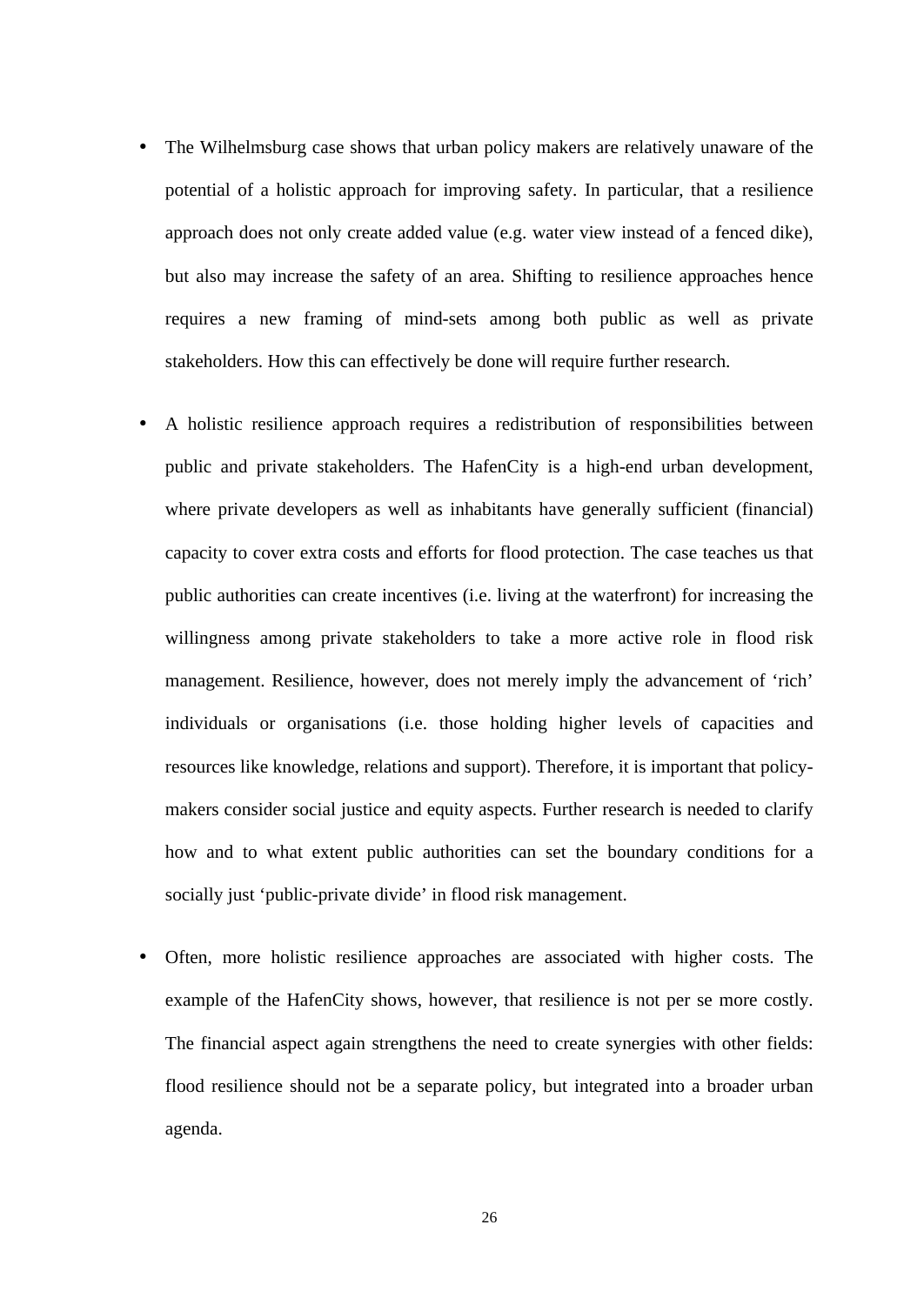Please write a short biography of yourself and acknowledge any grant/funding information here.

#### **7. REFERENCES**

- Alexander, D. E. (2013). Resilience and disaster risk reduction: an etymological journey. *Natural Hazards and Earth System Sciences Discussions*, *1*(2), 1257–1284. doi:10.5194/nhessd-1-1257-2013
- Bürgerschaft der Freien und Hansestadt Hamburg. (1997). *Hamburg's Standort- und Hafenentwicklung im 21. Jahrhundert. Drucksache 15/7460.* Hamburg.
- Daschkeit, A., & Renken, L. (2009). Klimaänderung und Klimafolgen in Hamburg Fachlicher Orientierungsrahmen, (November), 38p. Retrieved from http://www.hamburg.de/contentblob/3956444/data/orientierungsrahmen.pdf
- Davoudi, S. (2012). Resilience: A bridging concept or a dead end? *Planning Theory and Practice*, *13*(2), 299–307.
- De Bruijn, K. M. (2005). *Resilience and flood risk management – a system's approach applied to lowland rivers (Doctoral dissertation)*. Technical University of Delft, Delft: DUP Science.
- Douven, W., Buurman, J., Beevers, L., Verheij, H., Goichot, M., Nguyen, N. A., … Ngoc, H. M. (2012). Resistance versus resilience approaches in road planning and Design in delta areas: Mekong floodplains in Cambodia and Vietnam. *Journal of Environmental Planning and Management*, *55*(10), 1289–1310.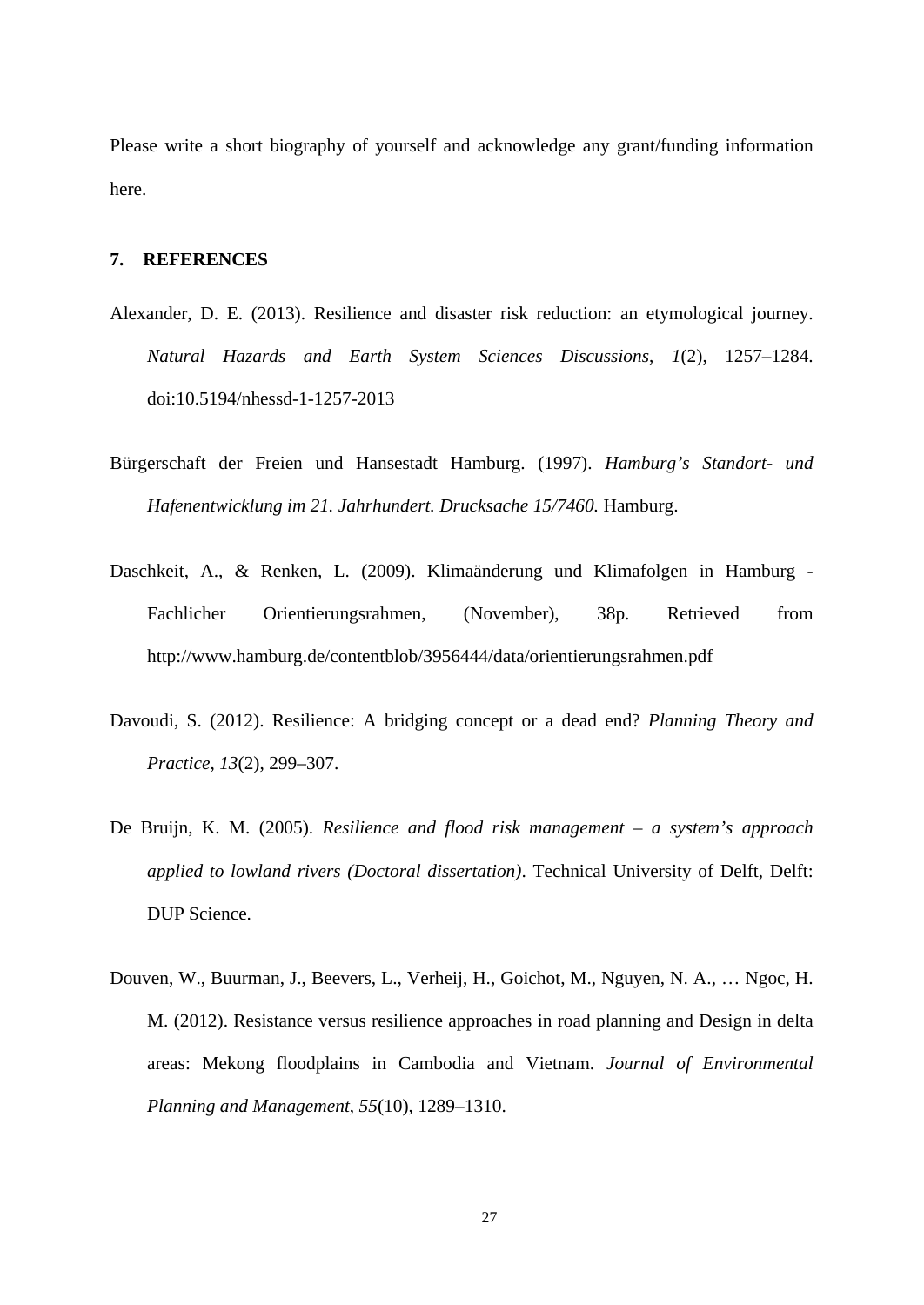- FHH (Ed.) (n.d.). *Informationen zum Flutschutz im Bereich der HafenCity Hamburg* (5p.). Hamburg.
- FHH (Ed.) (2003). *Sprung über die Elbe (Documentation of the International Design Workshop)* (72p.). Hamburg.
- FHH (Ed.) (2004). *Elvis und Bär unterwegs - Hochwasserschutz in Hamburg* (28p.). Hamburg.

FHH (Ed.) (2005a). *Katastrophenschutz in Hamburg – für Hamburg* (17p.). Hamburg.

FHH (Ed.) (2005b). *Sprung über die Elbe* (94p.). Hamburg.

FHH (Ed.) (2007). *Hochwasserschutz in Hamburg – Bauprogramm 2007* (18p.). Hamburg.

- FHH (Ed.) (2008). *Sturmflutschutz in Hamburg – für Hamburg: Tipps und Hinweise für den Sturmflut- und Hochwasserfall* (p. 15p.). Hamburg.
- FHH (Ed.) (2012). *Haushaltsplan 2013/2014 – Einzelplan 6 Behörde für Stadtentwicklung und Umwelt*. Hamburg. Retrieved from http://www.hamburg.de/contentblob/3540268/data/einzelplan-6-0.pdf
- Folke, C., Carpenter, S. R., Walker, B., Scheffer, M., Chapin, T., & Rockström, J. (2010). Resilience Thinking : Integrating Resilience, Adaptability and Transformability. *Ecology And Society*, *15*(4).
- Galderisi, A., Ferrara, F., & Ceudech, A. F. (2010). Resilience and / or vulnerability? Relationships and roles in risk mitigation strategies. *Paper Presented at the 24th AESOP Annual Conference,* Helsinki.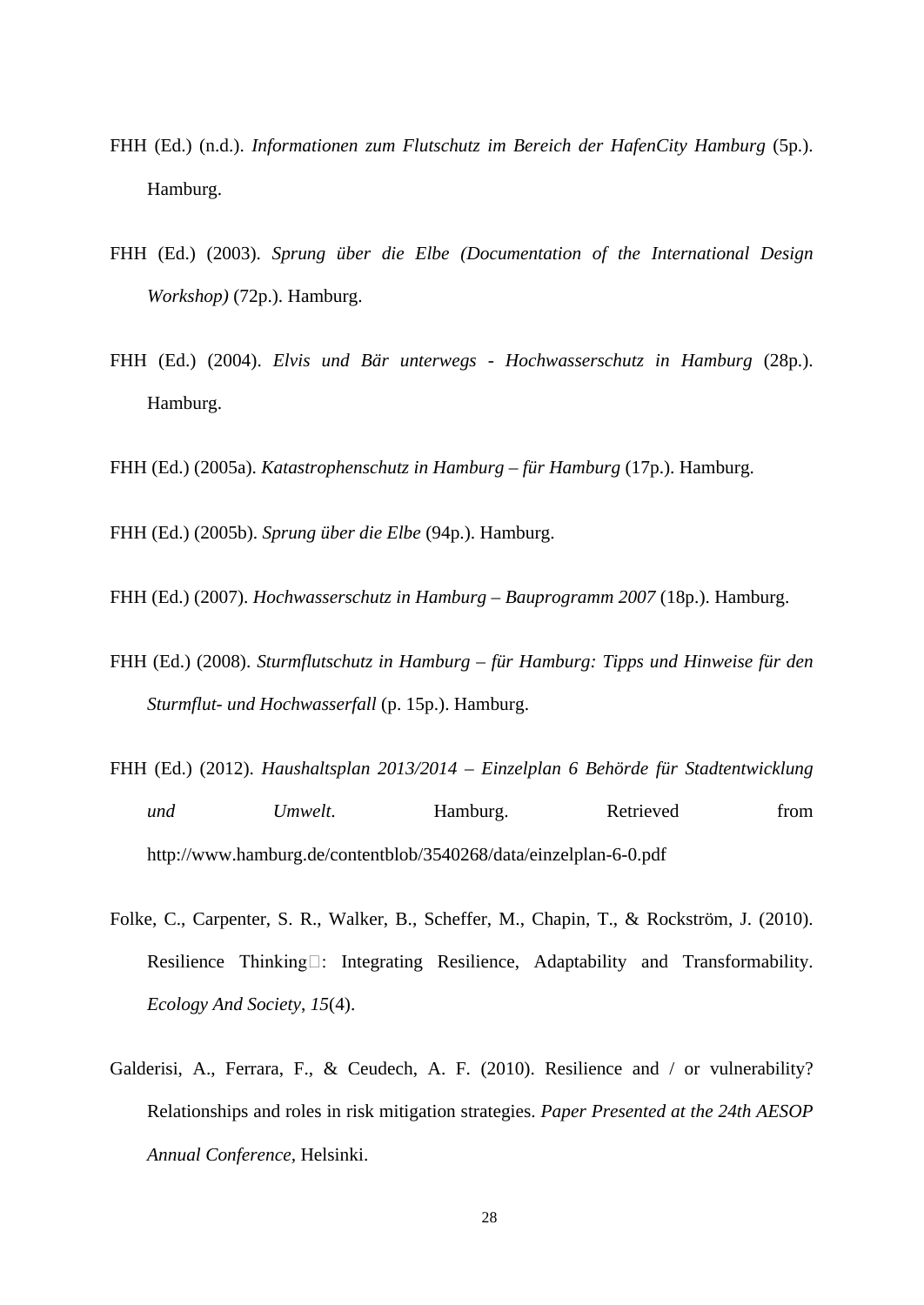- Godschalk, D. R. (2003). Urban Hazard Mitigation: Creating Resilient Cities. *Natural Hazards Review*, *4*(3), 136–143. doi:10.1061/(ASCE)1527-6988(2003)4:3(136)
- Gönnert, G., & Triebner, J. (2004). Hochwasserschutz in Hamburg. *Coastline Reports*, *1*, 119–126.
- Gupta, J., Termeer, C., Klostermann, J., Meijerink, S., van den Brink, M., Jong, P., … Bergsma, E. (2010). The Adaptive Capacity Wheel: a method to assess the inherent characteristics of institutions to enable the adaptive capacity of society. *Environmental Science & Policy*, *13*(6), 459–471. doi:10.1016/j.envsci.2010.05.006
- Healey, P. (1998). Building institutional capacity through collaborative approaches to urban planning. *Environment and Planning A*, *30*(9), 1531 – 1546.
- Healey, P., Khakee, A., Motte, A., & Needham, B. (1999). European developments in strategic spatial planning. *European Planning Studies*, *7*(3), 339–355. doi:10.1080/09654319908720522
- Heinrichs, H., & Grunenberg, H. (2009). *Klimawandel und Gesellschaft: Perspektive Adaptionskommunikation*. Wiesbaden: VS Verlag fur Sozialwissenschaften GmbH.
- Helmholtz-Zentrum Potsdam (Ed.). (2009). *RIMAX - Risikomanagement extremer Hochwasserereignisse: Ergebnisse aus der Hochwasserforschung*. Potsdam: Brandenburgische Universitätsdruckerei.
- Holling, C. S. (1973). Resilience and stability of ecological systems. *Annual Review of Ecology and Systematics*, *4*, 1–23.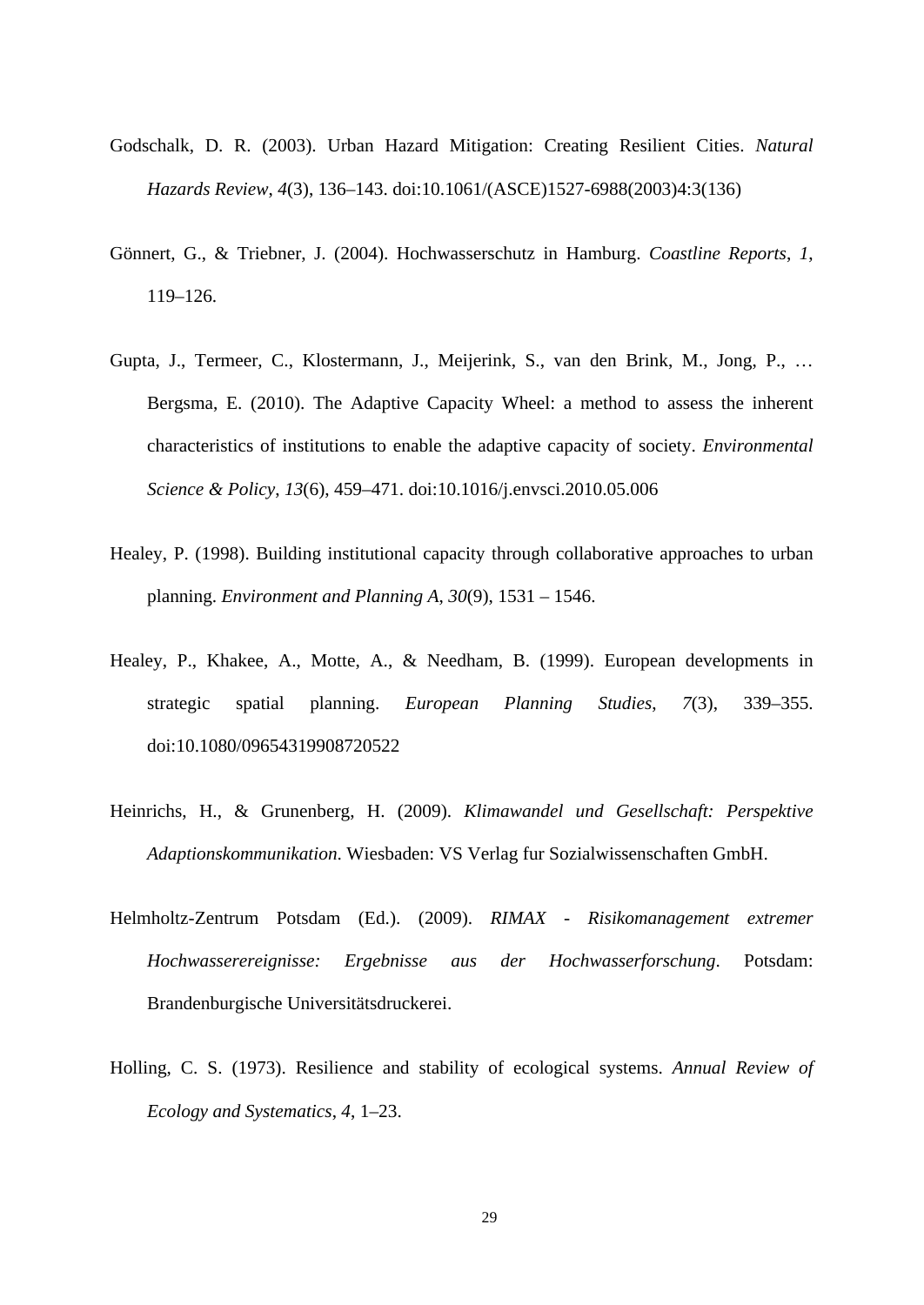- Holling, C. S. (1996). Engineering Resilience versus Ecological Resilience. In P. C. Schulze (Ed.), *Engineering within ecological constraints* (pp. 31–43). Washington, D.C.: National Academy Press.
- Hooijer, A., Klijn, F., Pedroli, G. B. M., & Van Os, A. G. (2004). Towards sustainable flood risk management in the Rhine and Meuse river basins: synopsis of the findings of IRMA-SPONGE. *River Research and Applications*, *20*(3), 343–357. doi:10.1002/rra.781
- Hutter, G. (2006). Strategies for flood risk management a process perspective. In J. Schanze, J.; Zeman, E. & Marsalek (Ed.), *Flood risk management: hazards, vulnerability and mitigation measures* (pp. 229–246). Dordrecht: Springer.
- IBA Hamburg GmbH (2009). *IBA-Labor Klimafolgenmanagement: Herausforderung Wasser.* Retrieved from http://www.ibahamburg.de/fileadmin/Mediathek/Buecher/labor\_KFM.pdf
- IBA Hamburg GmbH (2011). *IBA-Machbarkeitsstudie Deichpark Elbinsel*. Retrieved from http://www.ibahamburg.de/fileadmin/Slideshows\_post2013/02\_Wissen/03\_Buecher/Machbarkeitsstudie DeichparkElbinsel web 1.pdf
- Jonkman, S. N., van Gelder, P. H. a. J. M., & Vrijling, J. K. (2003). An overview of quantitative risk measures for loss of life and economic damage. *Journal of Hazardous Materials*, *99*(1), 1–30. doi:10.1016/S0304-3894(02)00283-2
- Khakee, A. (2002). Assessing Institutional Capital Building in a Local Agenda 21 Process in Göteborg. *Planning Theory and Practice*, *3*(1), 53–68.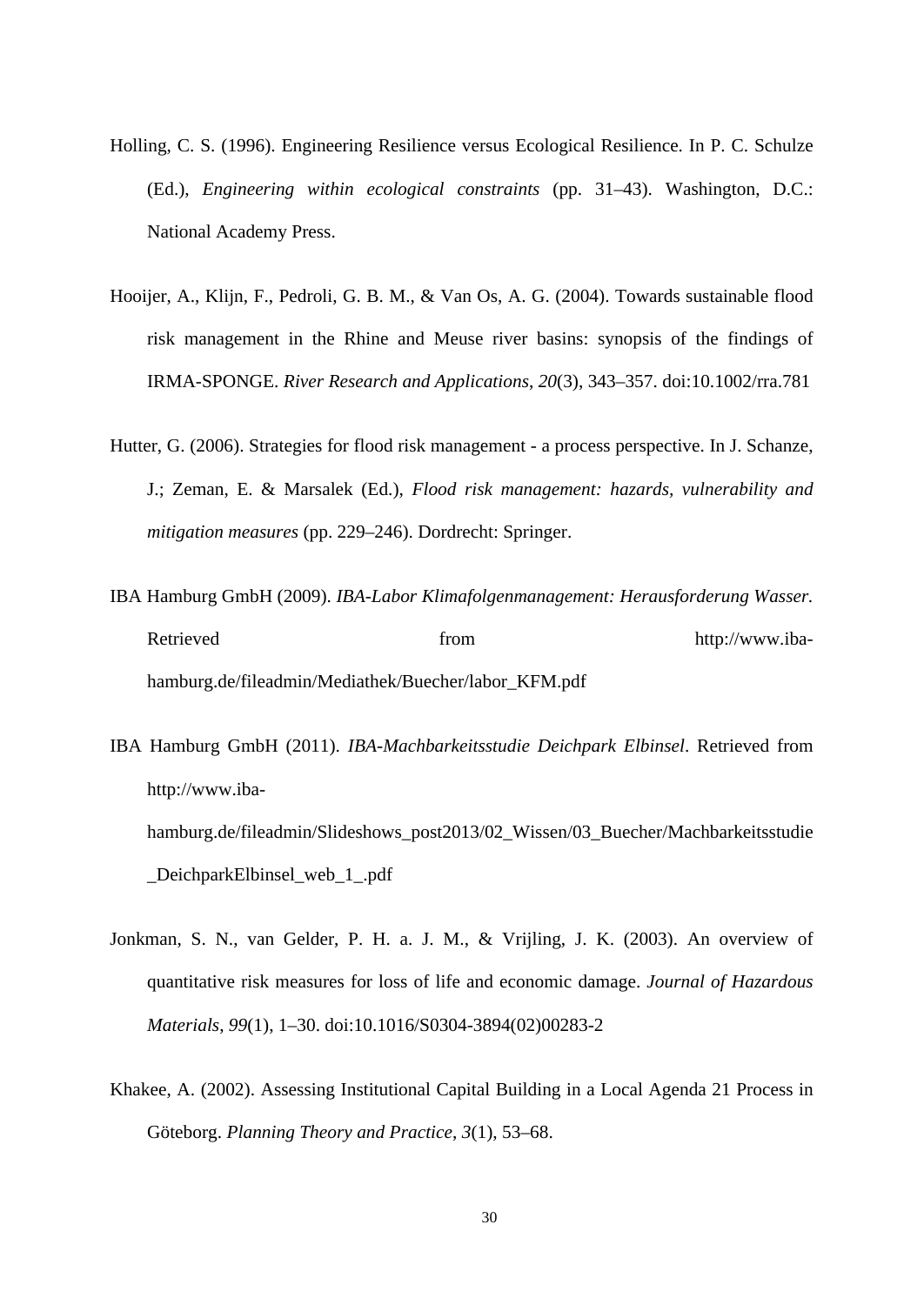- KlimaCampus. (2010). *Klimabericht für die Metropolregion Hamburg - ein Auszug*. Retrieved from the settlement of the settlement of the settlement of the settlement of the settlement of the set http://www.klimacampus.de/fileadmin/user\_upload/klimacampus/1\_Dokumente/6\_Maga zin/klimabericht\_booklet.pdf
- Knieling, J., Schaerffer, M., & Tressl, S. (2009). Klimawandel und Raumplanung Flächenund Risikomanagement überschwemmungsgefährdeter Gebiete am Beispiel der Hamburger Elbinsel. *Coastline Reports*, *14*. Retrieved from http://www.euccd.de/coastline-reports-14-2009.html
- Kuhlicke, C., & Steinführer, A. (2013). Searching for resilience or building social capacities for flood risk? *Planning Theory and Practice*, *14*(1), 114–118. doi:10.1080/14649357.2012.761904
- Lange, H., & Garrelts, H. (2008). *Integriertes Hochwasserrisikomanagement in einer individualisierten Gesellschaft (INNIG), artec-paper no. 152* (pp. 1–148). Bremen.
- Meijerink, S., & Dicke, W. (2008). Shifts in the Public–Private Divide in Flood Management. *International Journal of Water Resources Development*, *24*(4), 499–512. doi:10.1080/07900620801921363
- Menzl, M. (2010). Reurbanisierung? Zuzugsmotive und lokale Bindungen der neuen Innenstadtbewohner – das Beispiel der HafenCity Hamburg. In F. Dittrich-Wesbuer, A., Knapp, W. & Osterhage (Ed.), *Post-Suburbanisierung und die Renaissance der Innenstädte – neue Entwicklungen in der Stadtregion*. Dortmund: Rohn.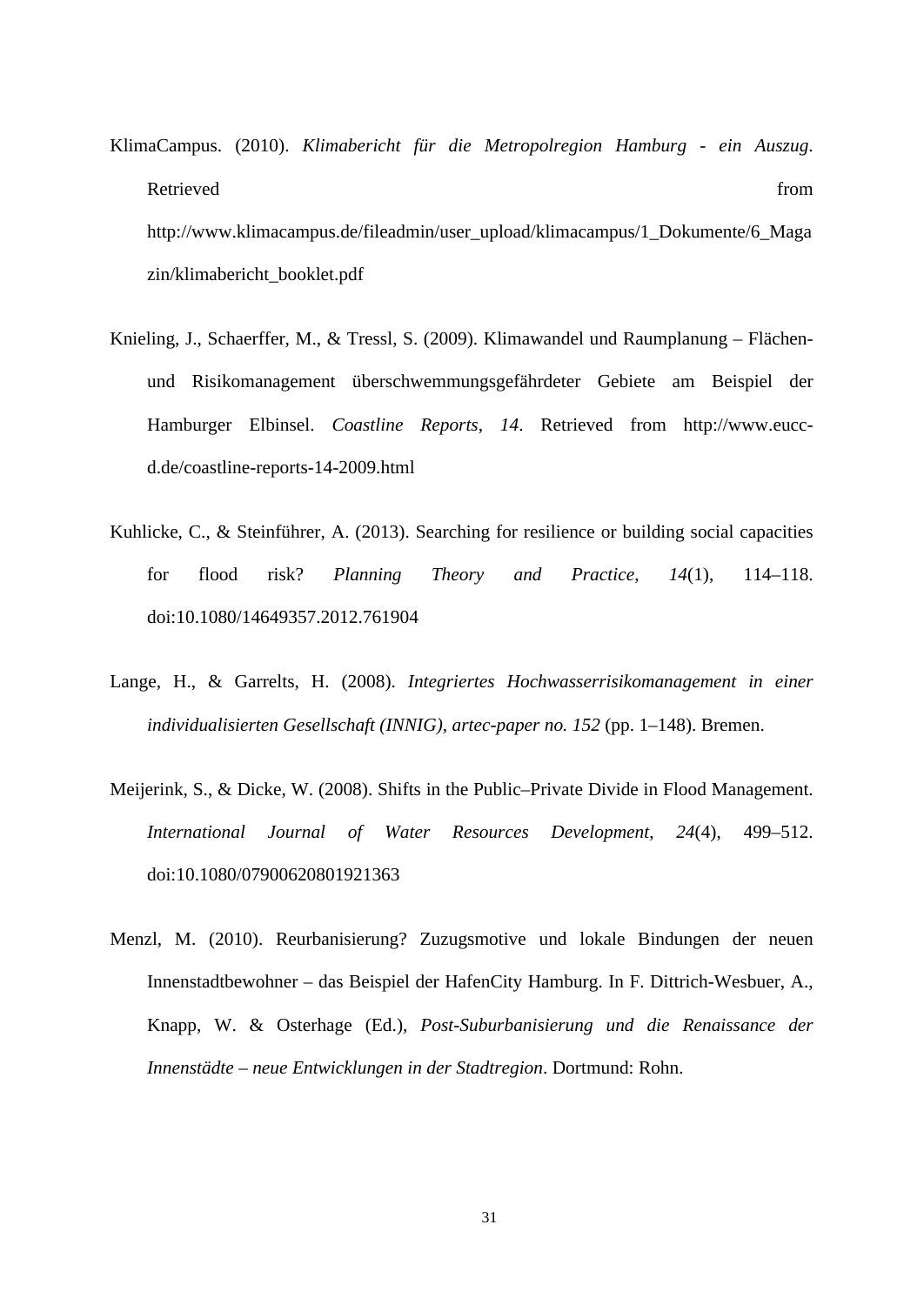- Pahl-Wostl, C. (2006). Transitions towards adaptive management of water facing climate and global change. *Water Resources Management*, *21*(1), 49–62. doi:10.1007/s11269-006- 9040-4
- Pasche, E. (2007). Risikomanagement statt Hochwasserschutz von Küstenstädten in Zeiten des Klimawandels. *Science Allemagne*, *1955*(2006), 0–3.
- Pelling, M. (2011). *Adaptation to Climate Change: From Resilience to Transformation*. London and New York: Routledge.
- Pendall, R., Foster, K. a., & Cowell, M. (2009). Resilience and regions: building understanding of the metaphor. *Cambridge Journal of Regions, Economy and Society*, *3*(1), 71–84. doi:10.1093/cjres/rsp028
- Scott, M. (2013). Living with flood risk. *Planning Theory and Practice*, *14*(1), 103–106.
- Storch, H., & Woth, K. (2008). Storm surges: perspectives and options. *Sustainability Science*, *3*(1), 33–43. doi:10.1007/s11625-008-0044-2
- Van Herk, S., Zevenbergen, C., Ashley, R., & Rijke, J. (2011). Learning and Action Alliances for the integration of flood risk management into urban planning: a new framework from empirical evidence from The Netherlands. *Environmental Science & Policy*, *14*(5), 543– 554. doi:10.1016/j.envsci.2011.04.006
- Vis, M., River, M., Management, B., Hydraulics, W. L. D., Box, P. O., & Delft, M. H. (2003). Resilience strategies for flood risk management in the Netherlands, *1*(1), 33–40.
- Walker, B., Holling, C. S., Carpenter, S. R., & Kinzig, A. (2004). Resilience , Adaptability and Transformability in Social – ecological Systems, *9*(2).